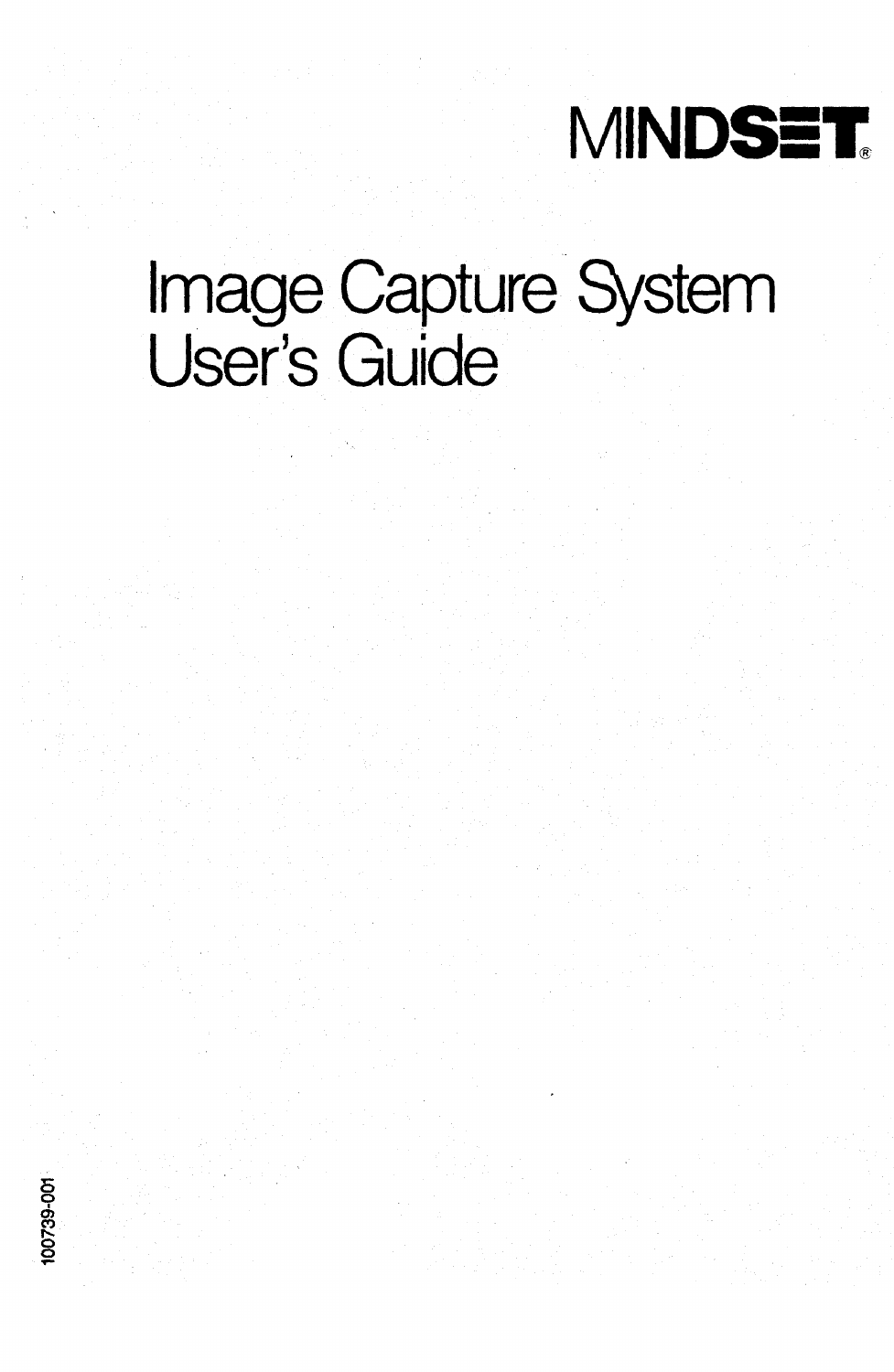Information in this document is subject to' change without notice and does not represent a commitment on the part of Mindset Corporation.

MINDSET is a registered trademark of Mindset· Corporation. MS-DOS is a trademark of Microsoft Corporation. Lumena is a trademark of Time Arts Inc.

Copyright 1985, Mindset Corporation. All rights reserved. Printed in U.S.A.

100739 001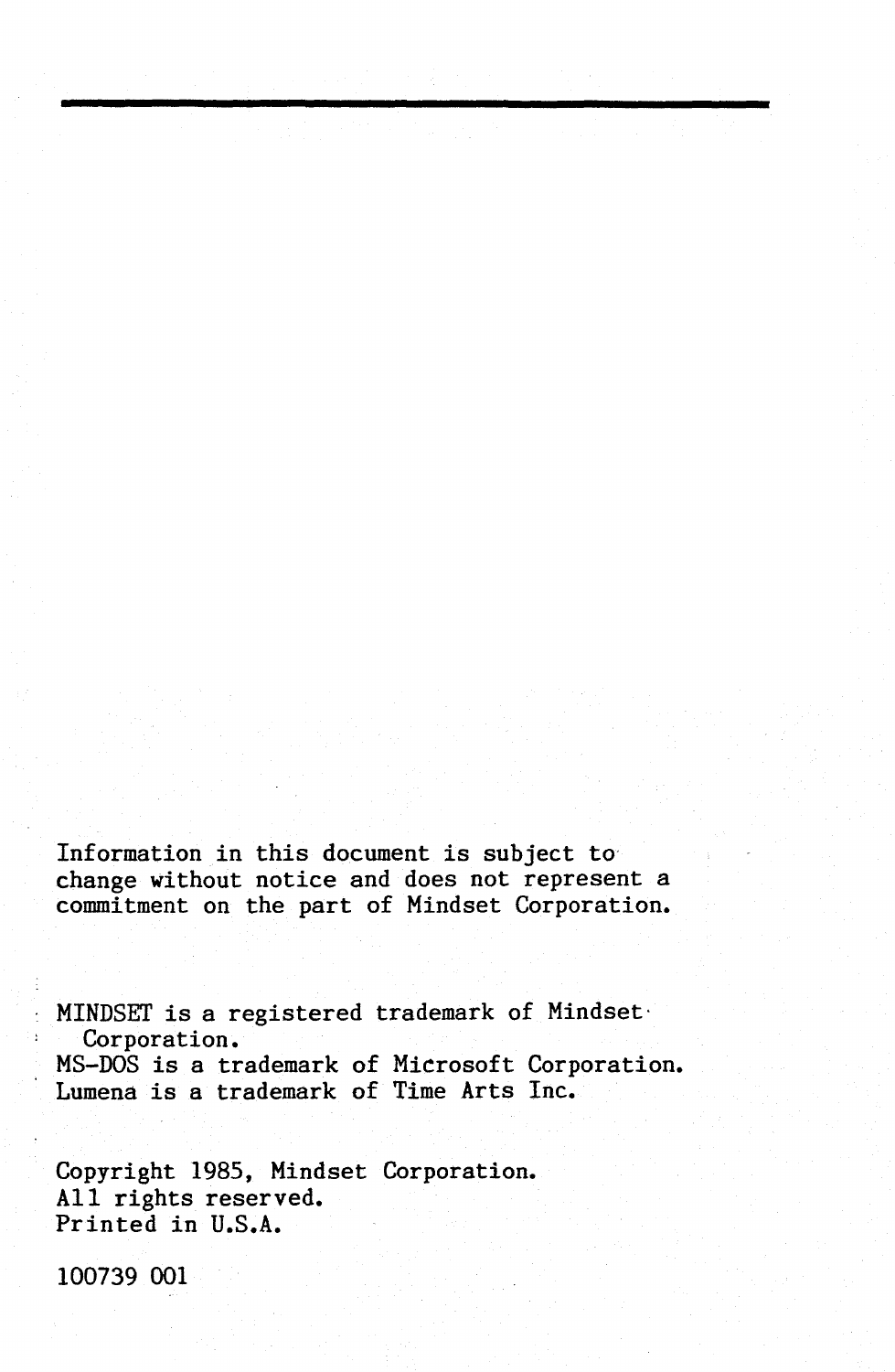# **LIMITED WARRANTY**

Mindset Corporation ("Mindset") warrants the product it manufactures for a period of 90 days from the date of purchase. During the warranty period, Mindset at its option will repair or replace components that prove to be defective at no charge provided the product is returned to an authorized Mindset dealer.

This warranty does not apply if, in the opinion of Mindset, the product has been damaged by accident, misuse, misapplication, or as a result of service or modification by other than an authorized Mindset dealer.

NO OTHER WARRANTIES ARE EXPRESS OR IMPLIED, INCLUDING BUT NOT LIMITED TO THE IMPLIED WARRANTIES OF MERCHANTABILITY AND FITNESS FOR A ANY IMPLIED WARRANTIES ARE LIMITED IN DURATION TO THE WARRANTY PERIOD SET FORTH ABOVE. IN NO EVENT SHALL MINDSET BE LIABLE FOR LOST PROFITS, LOSS OF GOODWILL, OR ANY OTHER SPECIAL OR CONSEQUENTIAL DAMAGES.

This warranty gives you specific legal rights. You may also have other rights, or certain limitations herein may not apply to you under applicable state law.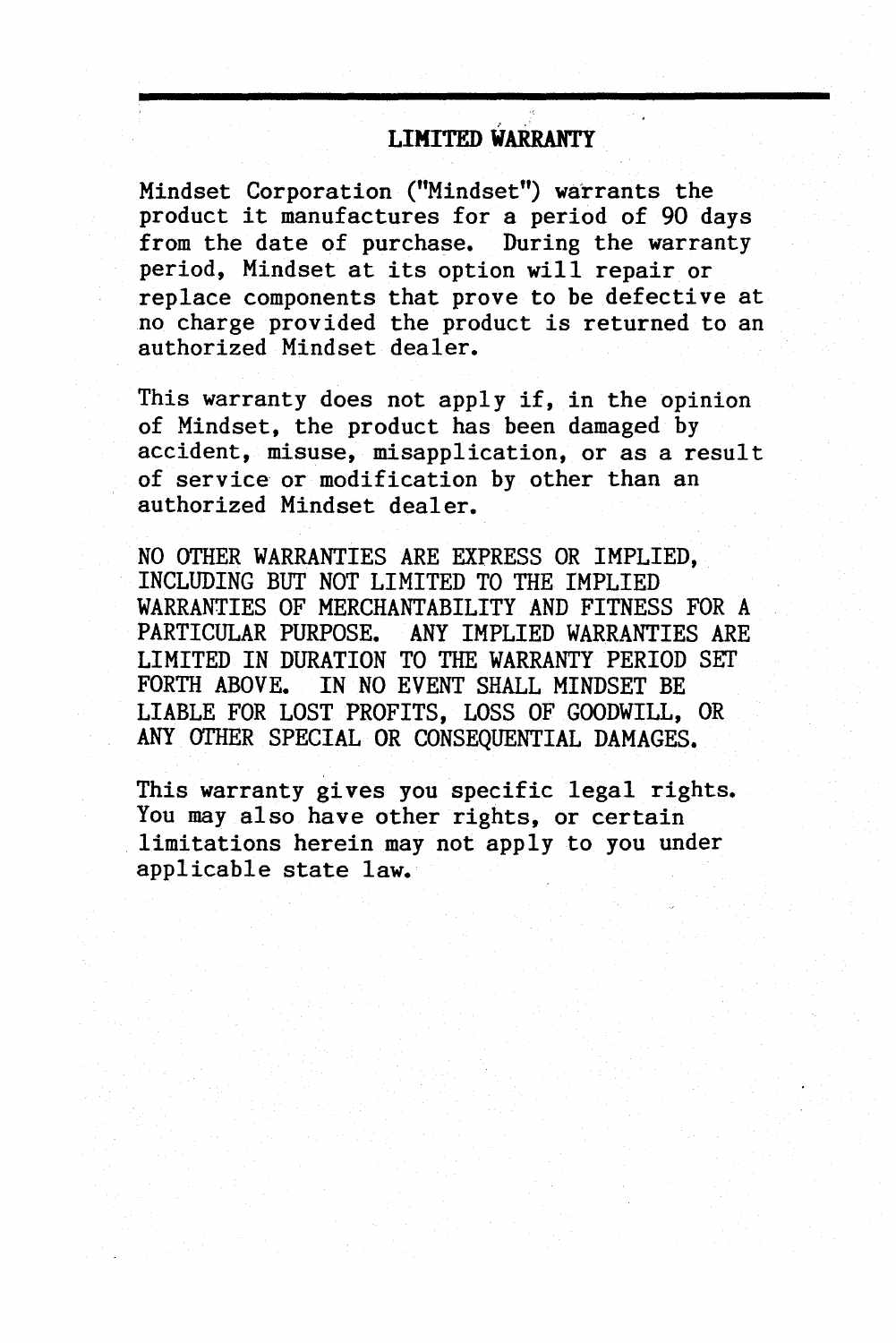## FEDERAL COKMUNICATIONS OOMMISSION RADIO FREQUENCY INTERFERENCE STATEMENT

Warning: This equipment generates, uses, and can radiate radio frequency energy and if not installed and used in accordance with the instruction manual, may cause interference to<br>radio communications. It has been tested and It has been tested and found to comply with the limits for a Class A computing device pursuant to Subpart J of Part 15 of FCC Rules, which are designed to provide reasonable protection against such interference when operated in a commercial environment. Operation of this equipment in a residential area is likely to cause interference in which case the user at his own expense will be required to take whatever measures may be required to correct the interference.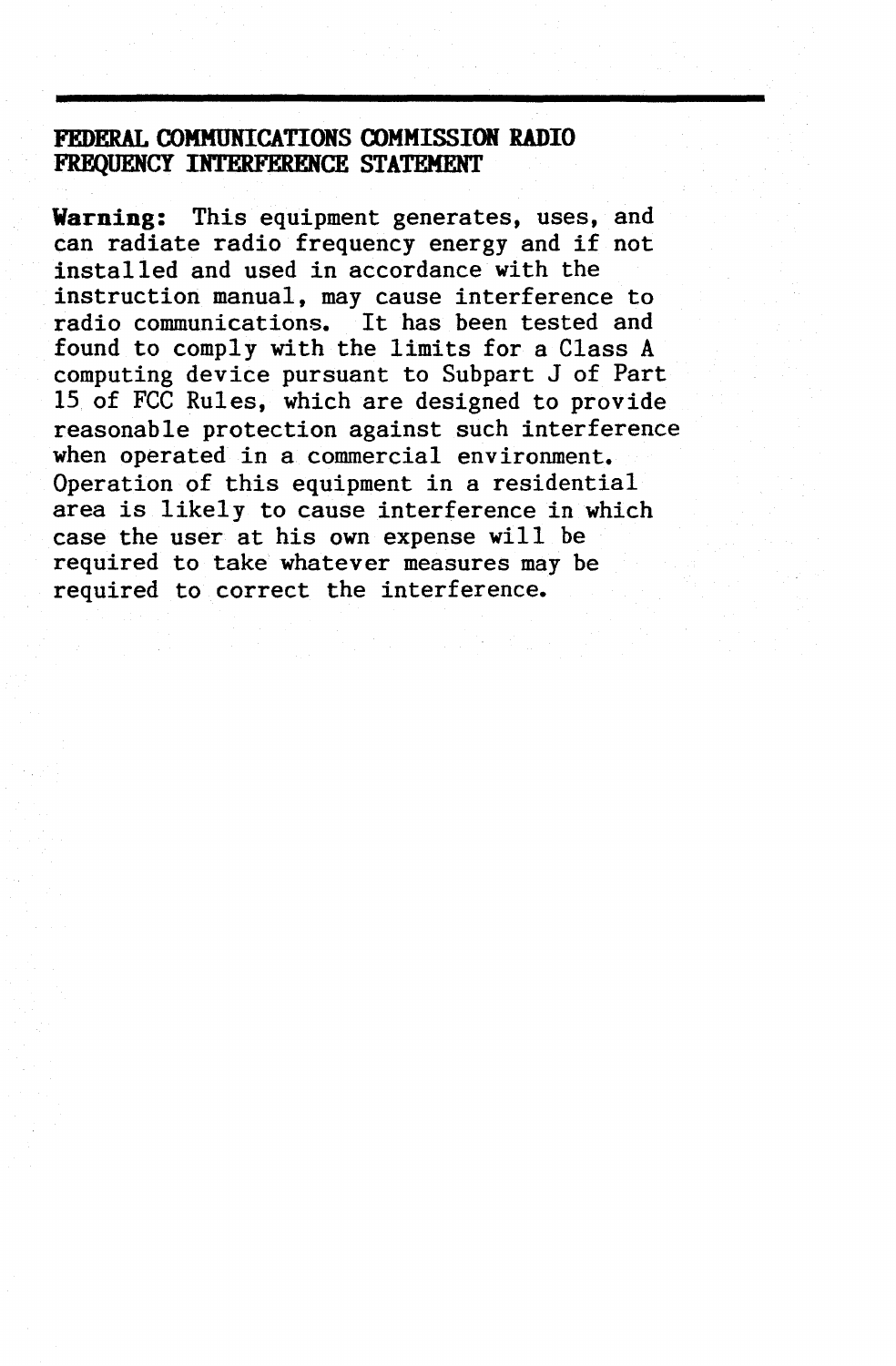## **Contents**

# Section 1 **Introduction**

| The Mindset Image Capture System |  |  |
|----------------------------------|--|--|
| What You Need                    |  |  |
| How to Use This Guide            |  |  |

Section 2 Setting Up and Using the Image Capture Module

| Before Setting Up Your System          |     |
|----------------------------------------|-----|
| The Image Capture Module               |     |
| How to Set Up the Image Capture Module |     |
| The Display Control Switch             | 10. |

# Section 3 Capturing Images

Backing Up Your Image Capture Utility Diskette Making a System.Diskette From Your Image Capture Utility Diskette Installing the Image Capture Utility on a Hard Disk Loading the Image Capture Utility The Utility Menu Some Technical Information Error Messages 11 12 13 14 15 19 20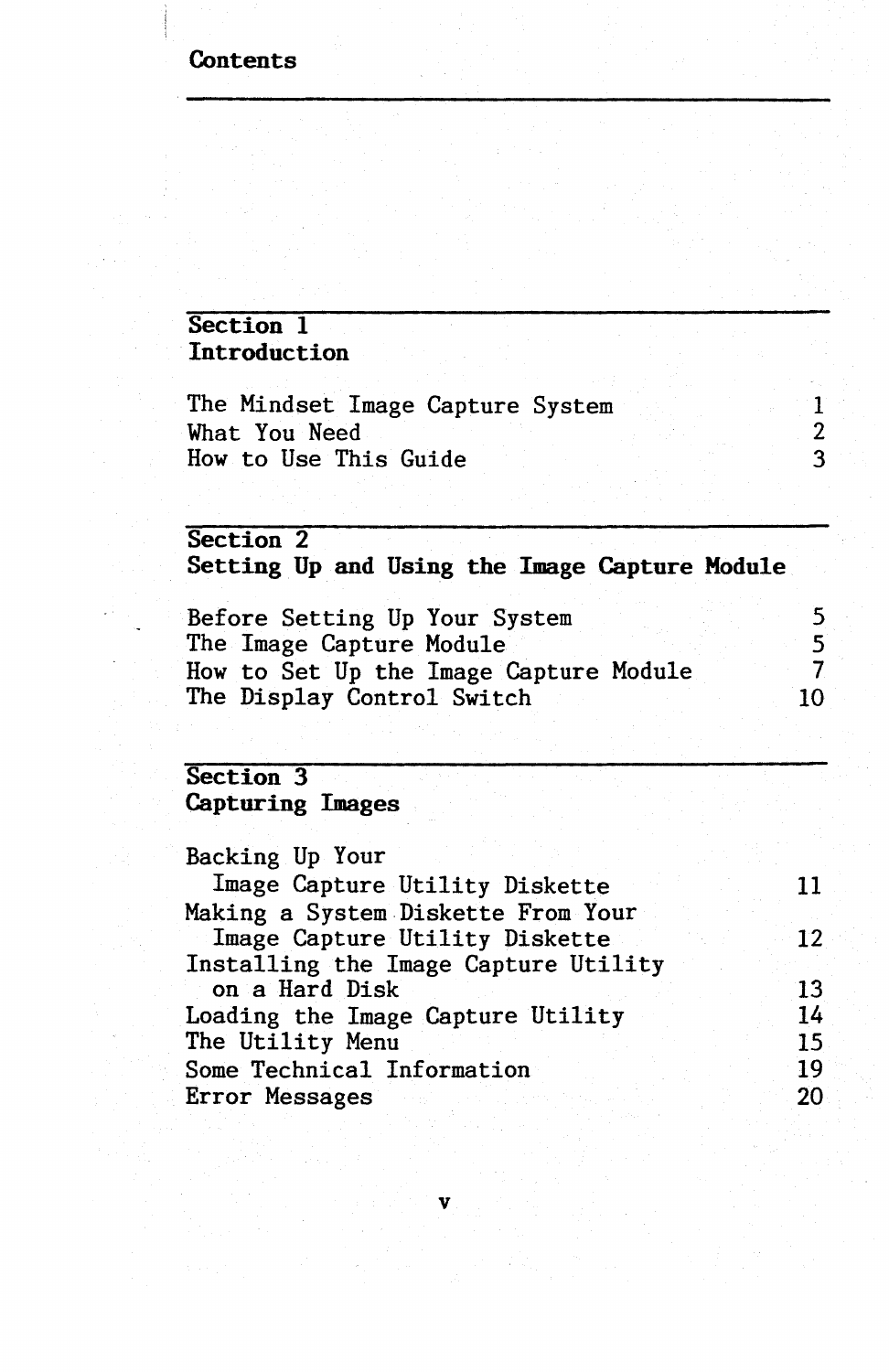# **Appendix A Specifications**

# **Figures**

Figure 2-1: Figure 2-2: The Image Capture Module Connecting the Image Capture Module

21

6

8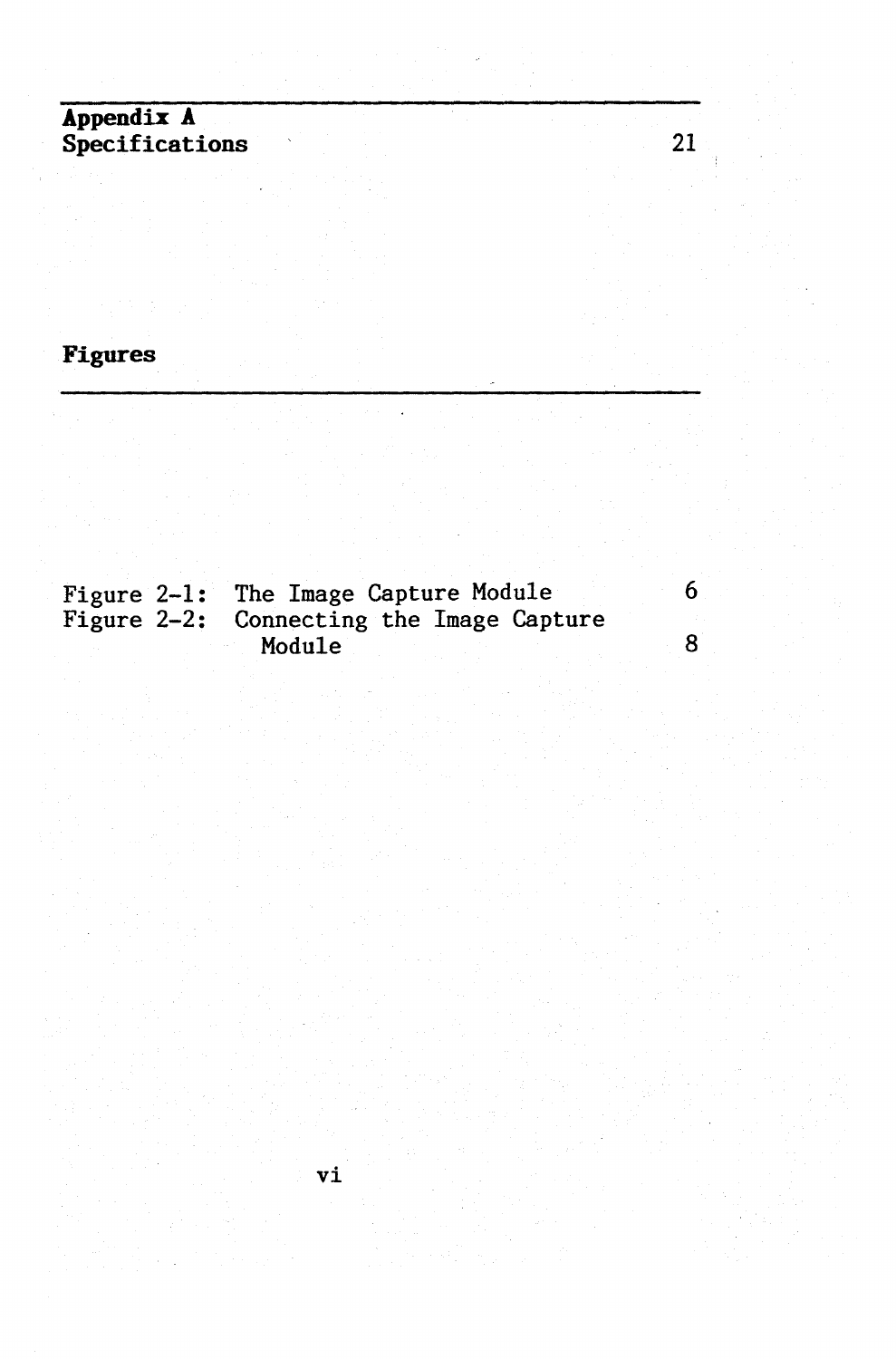#### Section 1

Introduction

# The Mindset Image Capture System

The Mindset Image Capture Module and its companion software, the Image Capture Utility, enables you to capture images from any standard NTSC video source: I/2-inch (consumer-grade) and *3/4-* or I-inch (professional) videotape; a consumer or professional studio video camera; a video disk; a TV broadcast; even another Mindset Computer System. Because each image is captured through "flash digitizing"--that is, at NTSC field rate or in real time--your Mindset can "grab" images from a moving videotape or disk or off the air. .

With a single composite monitor, the module's display control (C-X) switch allows you to alternate between viewing the external source video and the captured image. If you have two monitors, you can use the module's "loopthrough" capability to view both the external source video and a captured image simultaneously.

The Image Capture Module is easy to connect to your Mindset Computer System. And without any adjustments, you can still use your Mindset as a fully-capable computer.

I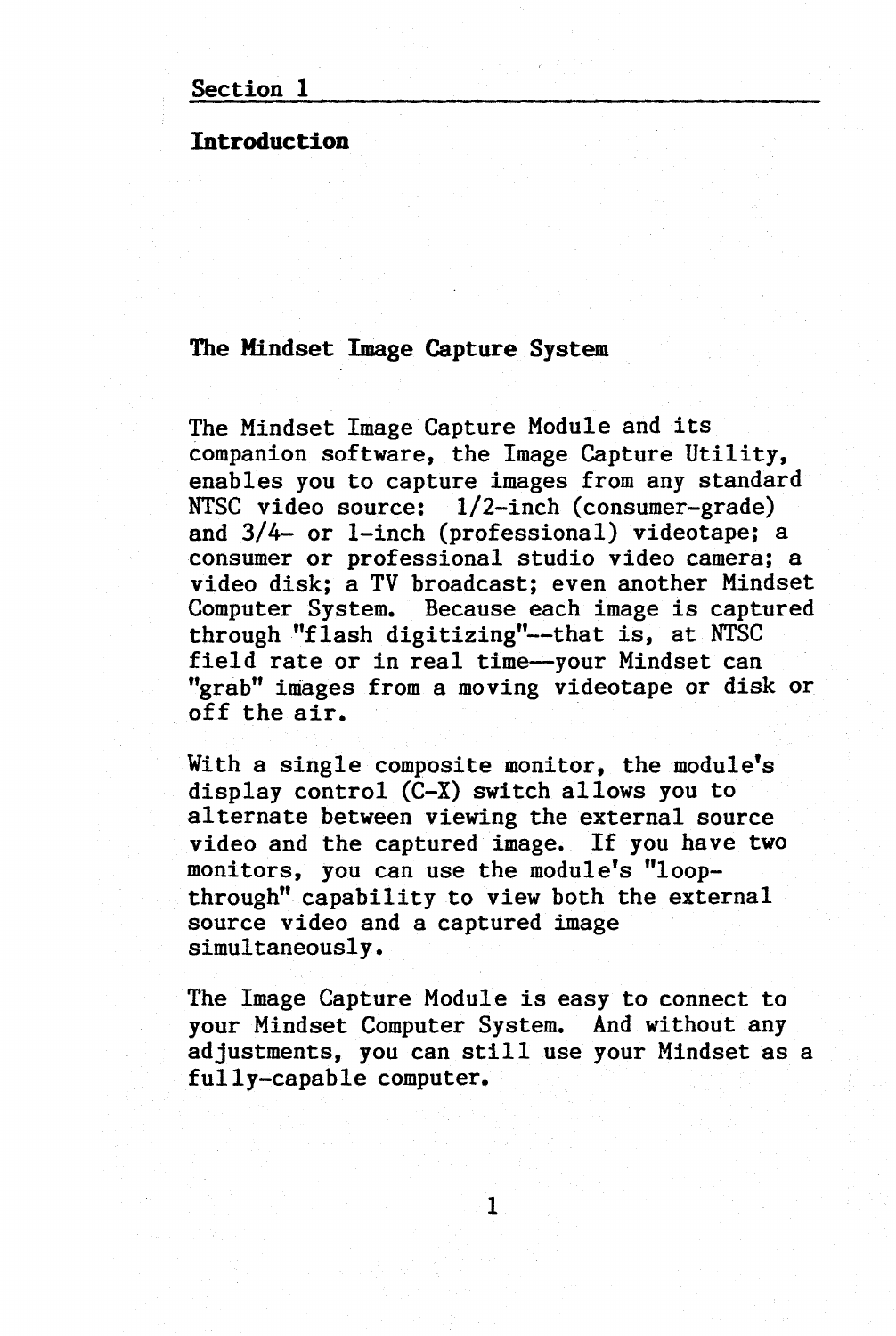The Image Capture Utility software is a simple, . menu-driven program. It allows you to capture an image with a single keystroke, map its colors in the way you want, and store it on diskette or hard disk for later use or enhancement using Mindset Lumena or Designer graphics software.

## **What You Need**

Your Mindset Image Capture System consists of the following:

- o Mindset Image Capture Module
- o Mindset Host Adapter Interface Module
- o Mindset Image Capture Utility diskette
- o AC power adapter
- o One data cable with 37-pin connectors
- o Three standard phono jack cables

In addition, you need a Mindset System Unit and Expansion Unit with at least 256K total RAM and Mindset MS-DOS. And you need a source for the video images you want to capture: a videotape player/recorder or videodisk player, a television set with a composite video output jack, a video camera, or another Mindset Computer System.

To display your images, of course, you need a monitor. To use the "loop-through" capability of the module, you also need a second monitor, which <u>must</u> be composite.

You may also wish to connect a Mindset Mouse to your system for using the Image Capture Utility.

2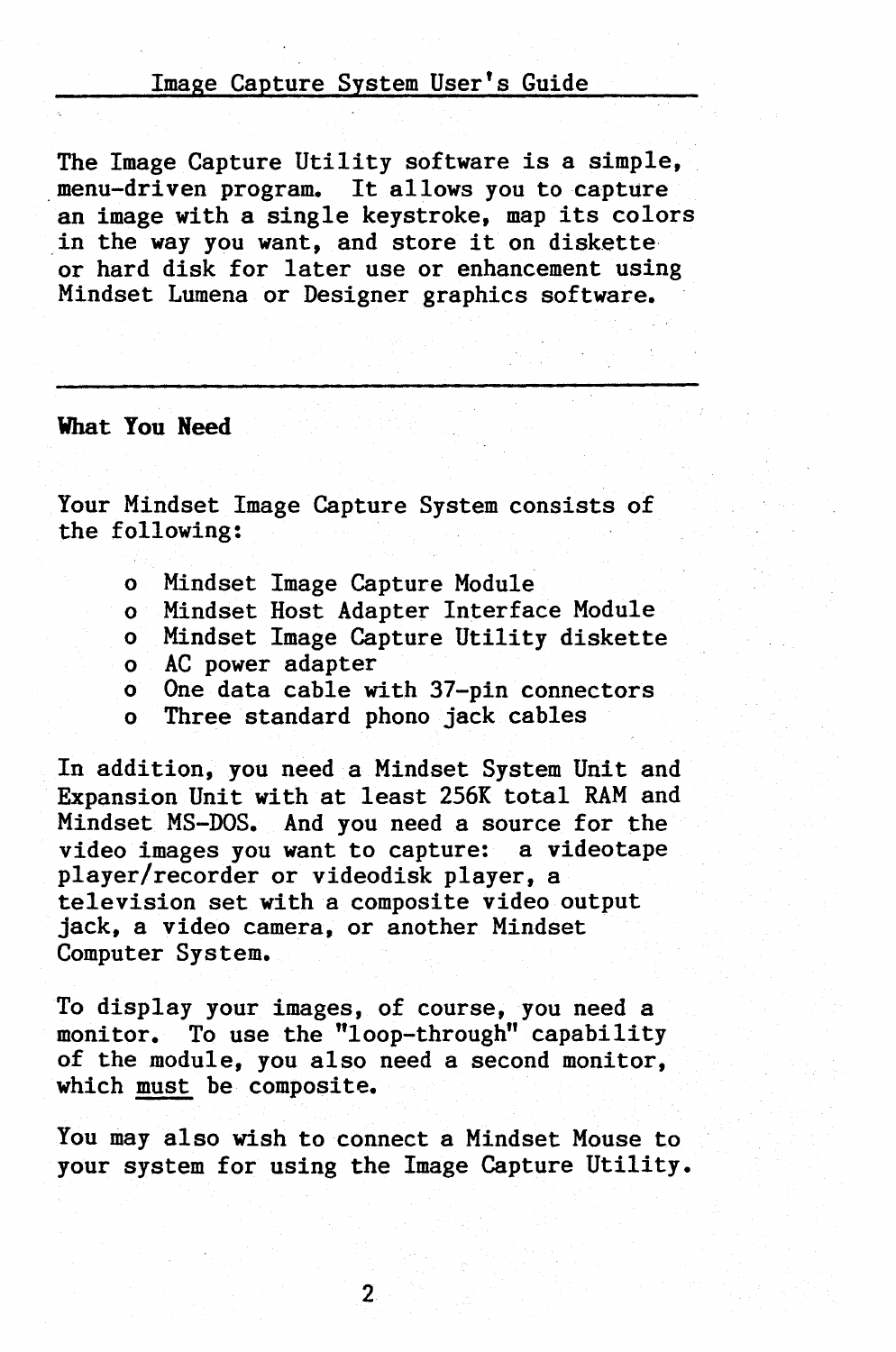## **How to Use This Guide**

In addition to this "Introduction," this guide consists of two sections and an appendix:

- o Section 2, "Setting Up the Image Capture Module," provides step-by-step instructions for connecting the module to your Mindset Computer.
- o Section 3, "Capturing Images," explains how to load the Image Capture Utility into your computer and how to use it to capture and manage images. Also included here is some technical information on how images are captured and stored, and a list of error messages you may get and what to do about them.
- o Appendix A, "Specifications," lists technical specifications for the Mindset Image Capture System.

Before you set up and begin using your Image Capture Module, it's very important that you first familiarize yourself with the normal setup and operation of your Mindset Computer System--see your Mindset Computer System Operation Guide.

For convenience, place this guide under the Options tab in your Operation Guide.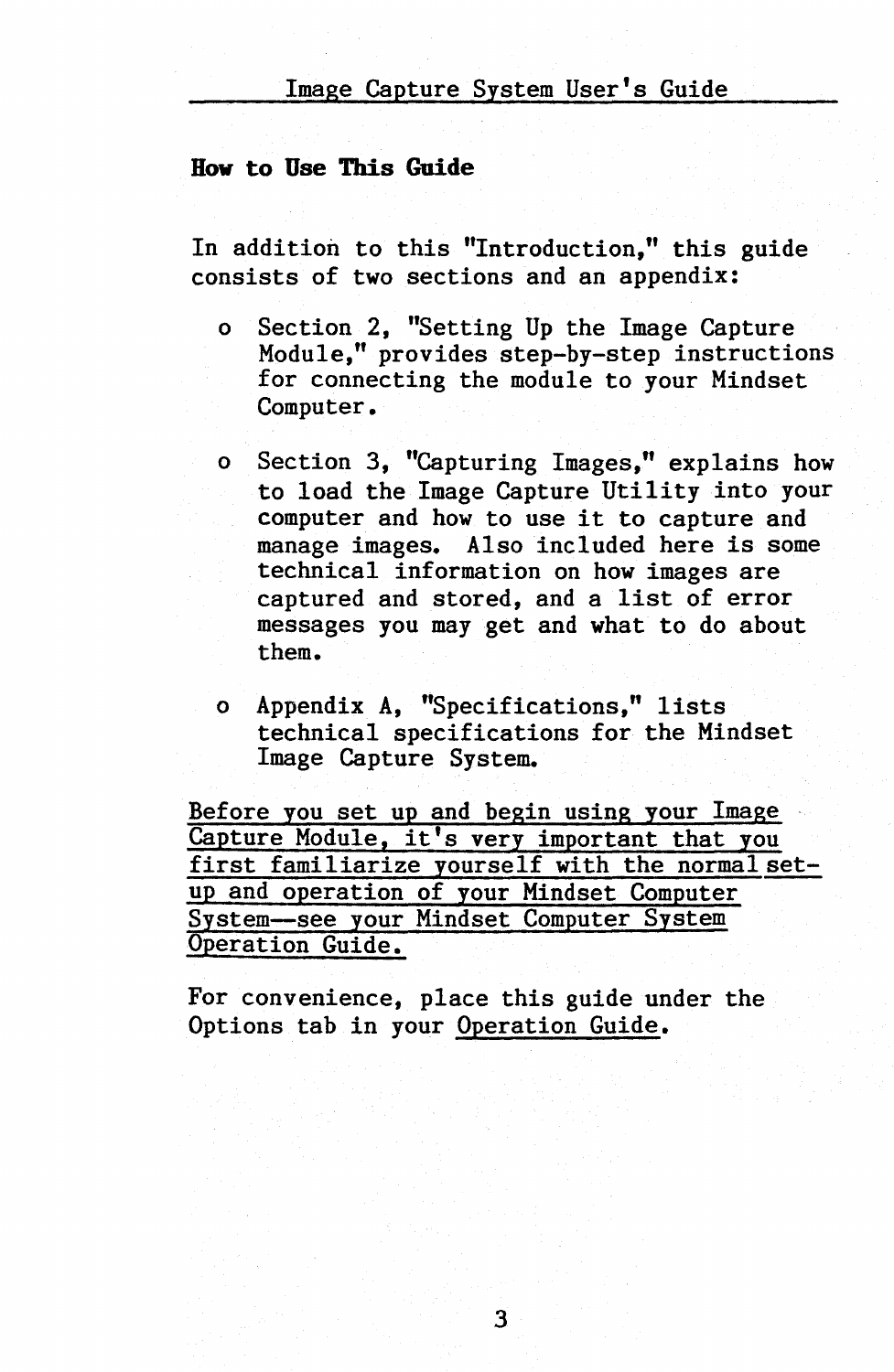4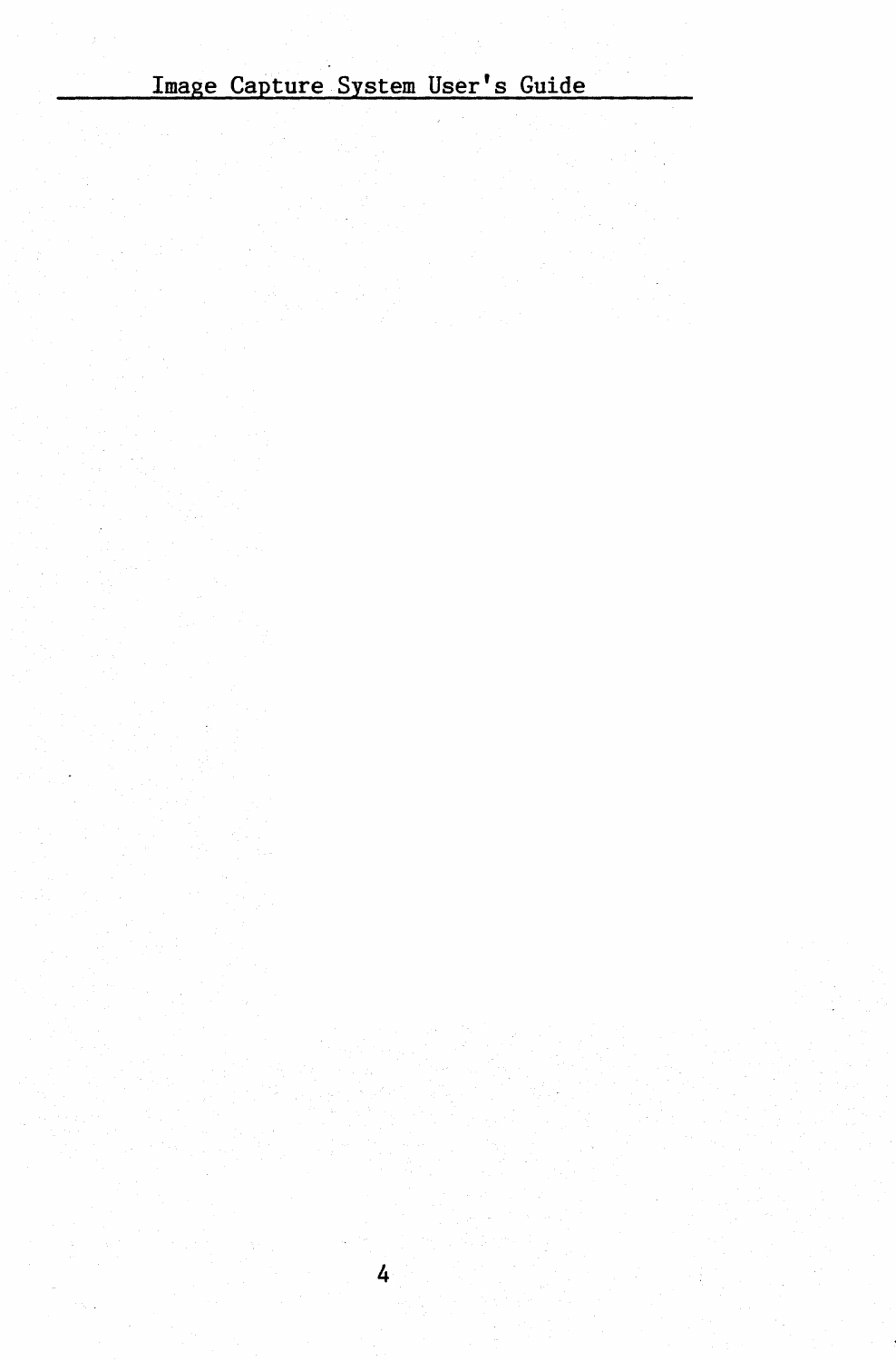#### **Section 2**

**Setting Up and Using the Image Capture Module** 

## **Before Setting Up Your System**

Before setting up and using your Image Capture Module, you should become familiar with your Mindset Computer System and with MS-DOS, the disk operating system used with the Mindset. If you have not already done so, set aside this manual until you've set up and learned to operate your Mindset.

## **The Image Capture Module**

Figure 2-1 on the next page shows the front of the module, with the display control switch, and the various connectors on the rear panel of the module. All the connectors are clearly labeled on the bottom of the unit.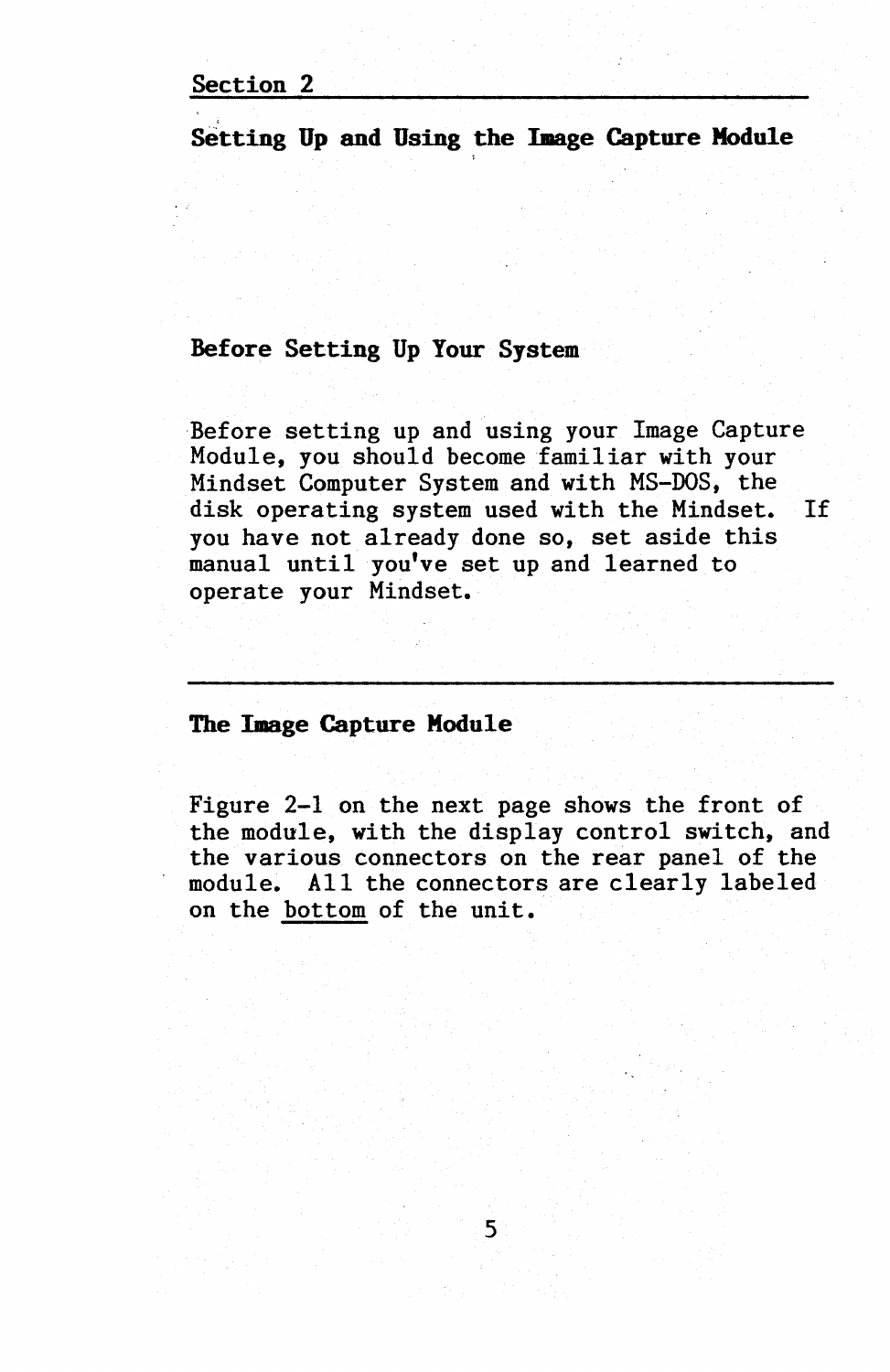| EXTERNAL VIDEO OUT<br>EXTERNAL VIDEO IN<br>DATA CONNECTOR | COMP. VIDEO OUT<br>COMP. VIDEO IN<br>(FROM MINDSET)<br>POWER ON/OFF<br>SWITCH |
|-----------------------------------------------------------|-------------------------------------------------------------------------------|
|                                                           | POWER IN                                                                      |
| ि<br>Ō<br>ं(<br>O,                                        | $\overline{\mathbb{O}}$<br>Ō<br>$\bigcirc$                                    |
|                                                           |                                                                               |
|                                                           |                                                                               |
|                                                           |                                                                               |
|                                                           |                                                                               |
|                                                           |                                                                               |
|                                                           |                                                                               |
|                                                           |                                                                               |
|                                                           |                                                                               |
|                                                           | DISPLAY<br>CONTROL SWITCH                                                     |
| <b>IMAGE CAPTURE MODULE</b><br>▭                          | $\mathbf{a}_\text{o}$                                                         |

**Figure 2-1: The Image Capture Module**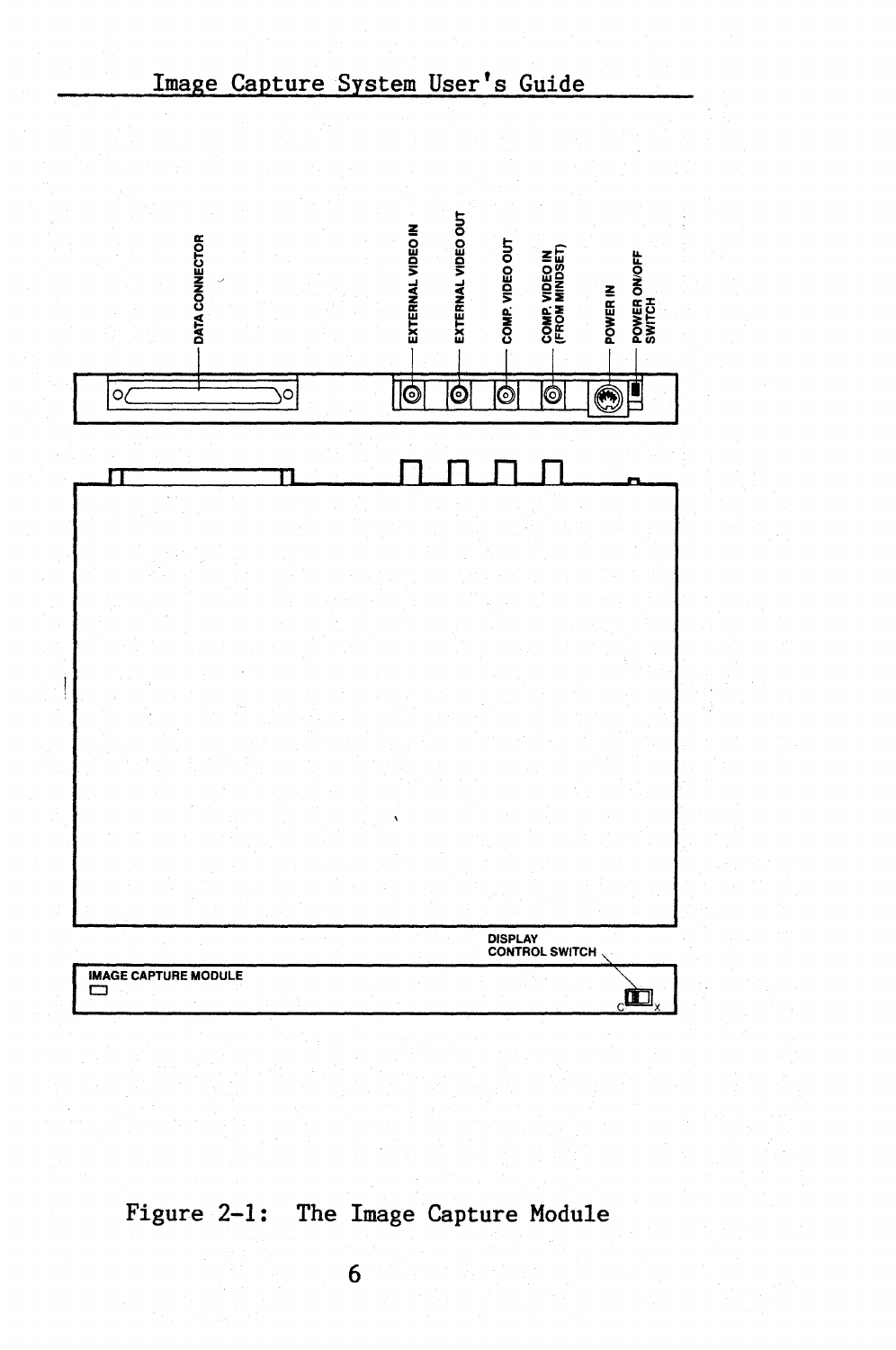## How to Set Up the Image Capture Module

Follow these steps to set up your Image Capture Module in either of two ways: for switching between display of your external source video and a captured image on a single composite monitor, or for simultaneous display of the external source video and a captured image on separate monitors.

1. Turn off your Mindset.

2. Plug the Host Adapter Interface Module into the right-most I/O module port (as you look at the back of the unit) on the back of the Mindset System Unit or into any I/O module port on the back of the Expansion Unit. Make sure that the module is securely seated in the port.

3. Connect the 37-pin connector on one end of the Image Capture data cable to the matching connector on the Host Adapter Interface Module. Connect the 37-pin connector on the other end of the cable to the matching connector labeled DATA CONNECTOR on the rear panel of the Image Capture Module. Tighten the screws on both connectors and make sure that the cable is securely fastened.

4. Use a standard phono jack cable to connect your external video source to the EXTERNAL VIDEO IN connector on the rear panel of the Image Capture Module.

If you want to switch between display of your external source video and captured images on a single composite monitor, go to step 5 and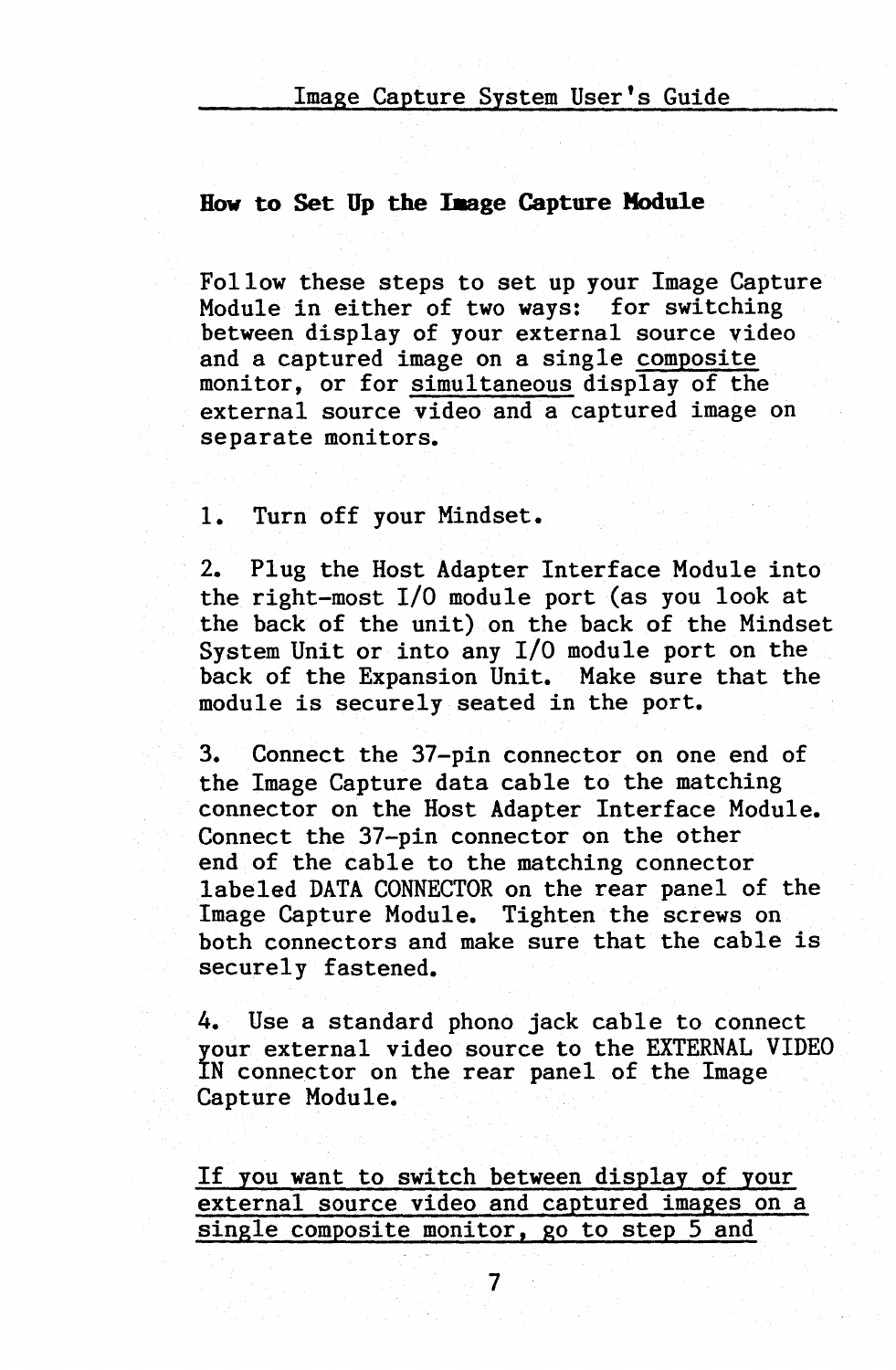Guide S)  $\bullet$ System User Capture Image



Module Capture Image  $the$ Connecting  $\bullet\bullet$  $\mathfrak{I}$  $\mathbf{\dot{q}}$ Figure

 $\infty$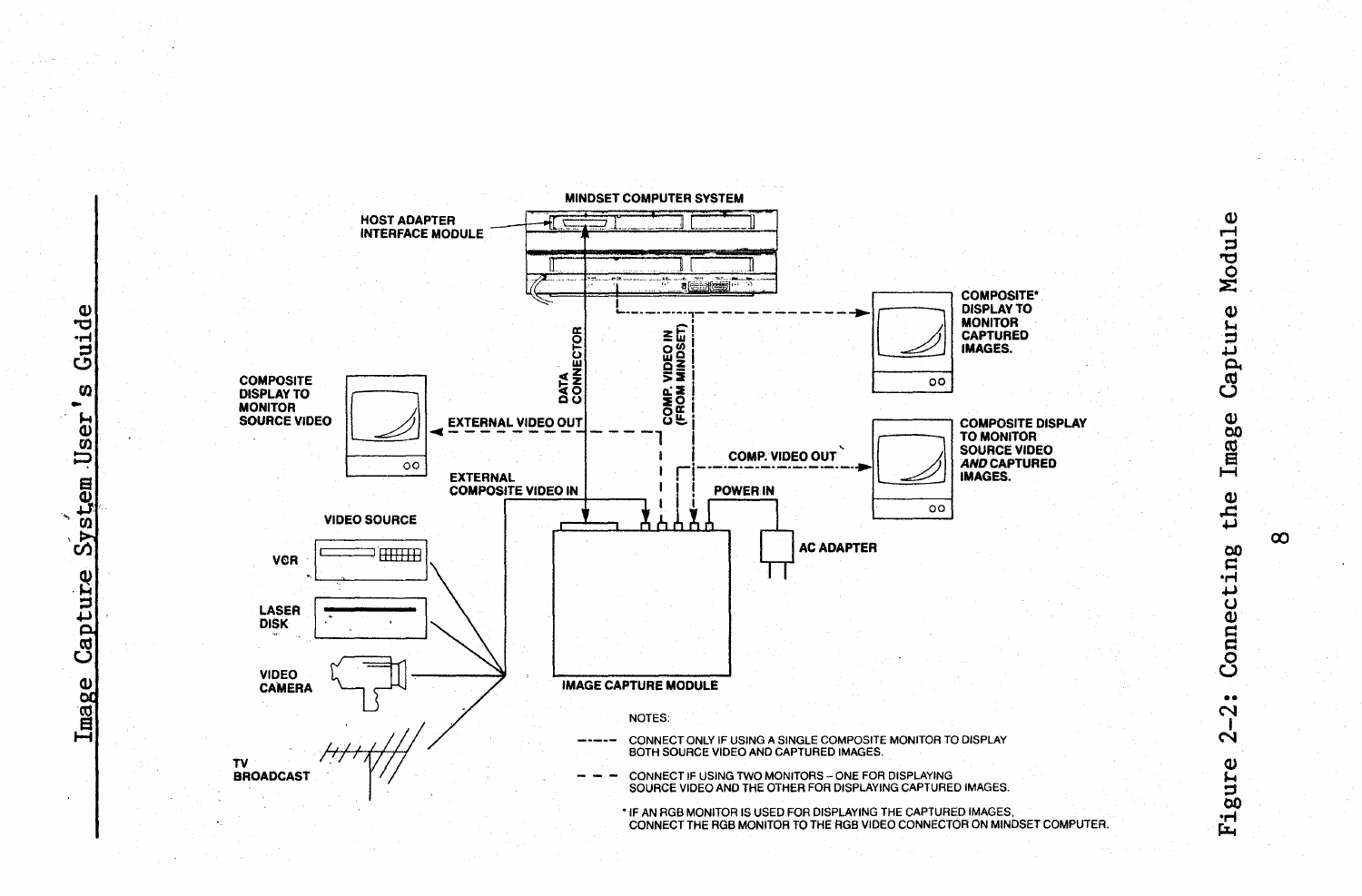omit step 6. If you want to use one monitor to display your captured images and a separate monitor for simultaneous display of your external source video, skip step 5 and go to step 6.

5. To allow switching between your external source video and captured images on a single composite monitor--

> a. Use a standard phono jack cable to connect the COMP VIDEO connector on the back of the Mindset System Unit to the COMP. VIDEO IN (FROM MINDSET) connector on the rear panel of the Image Capture Module.

b. Use a second phono jack cable to connect the COMP. VIDEO OUT connector on the rear panel of the Image Capture Module to your composite monitor.

6. For simultaneous display of your captured images on one monitor and your external source video on a separate monitor--

> a. Connect the first monitor to the appropriate VIDEO connector (COMP VIDEO, TV/RF, or RGB VIDEO) on the back of your Mindset System Unit.

b. Use a phono jack cable to connect the EXTERNAL VIDEO OUT connector on the rear panel of the Image Capture Module to your second monitor, which must be composite.

(You may also connect a composite monitor to the COMP. VIDEO OUT connector on the rear panel of the module; to display your external source video on this monitor, you must set the display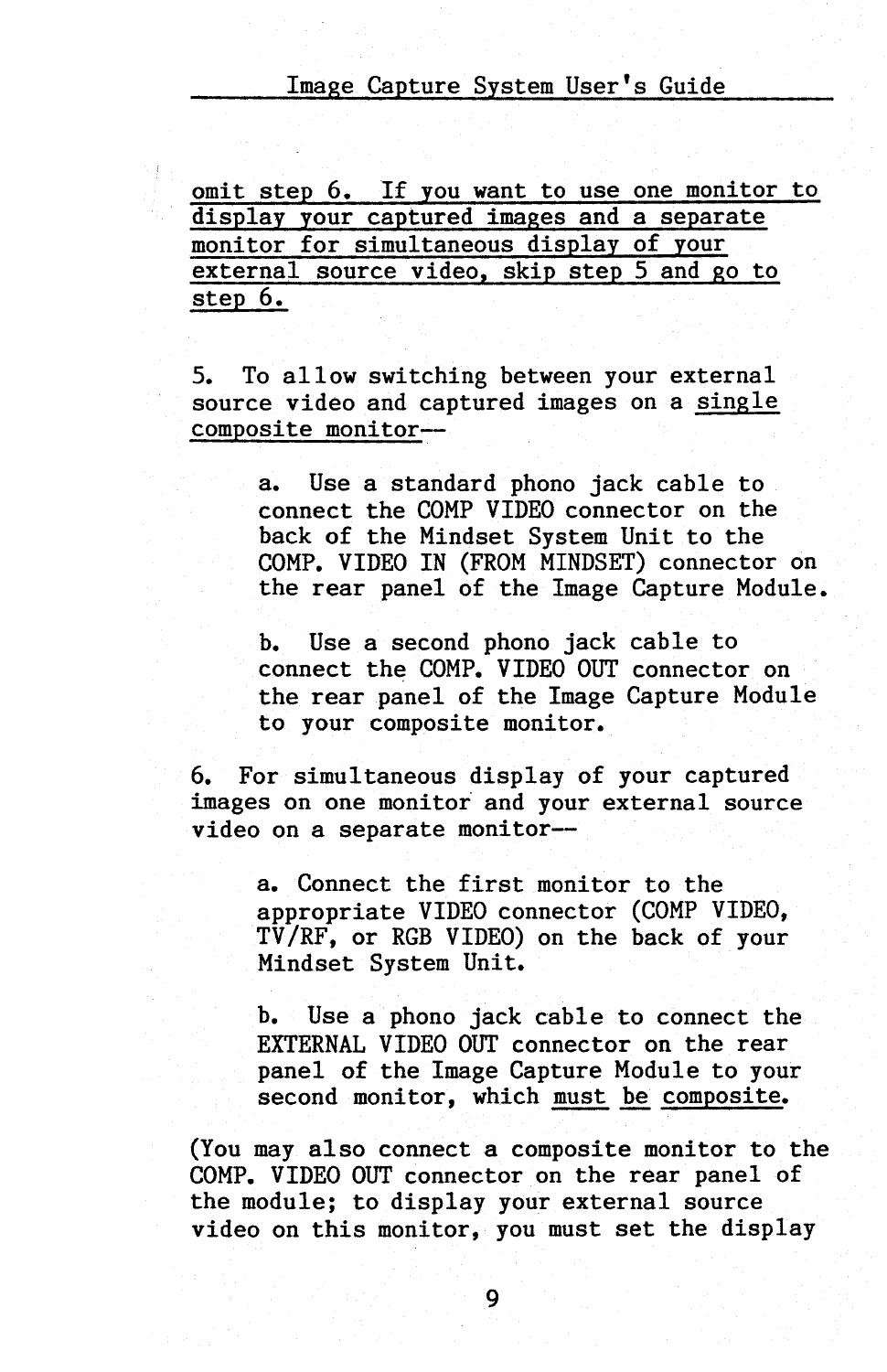control switch [see below] to  $X$ .)

7. Plug the 5-pin DIN connector from the AC power adapter into the matching POWER IN connector on the rear panel of the Image Capture Module, and the standard AC power cord into a wall outlet.

8. Turn on your Mindset and your Image Capture Module.

# The Display Control Switch

If you're using a single composite monitor for alternate display of your external source video and captured images, set the display control (C-X) switch on the Image Capture Module to X to view the external source video, to C to view a captured image.

If you have a separate composite monitor connected to the COMP. VIDEO OUT connector on your module for viewing the external source video, leave the display control switch set to x.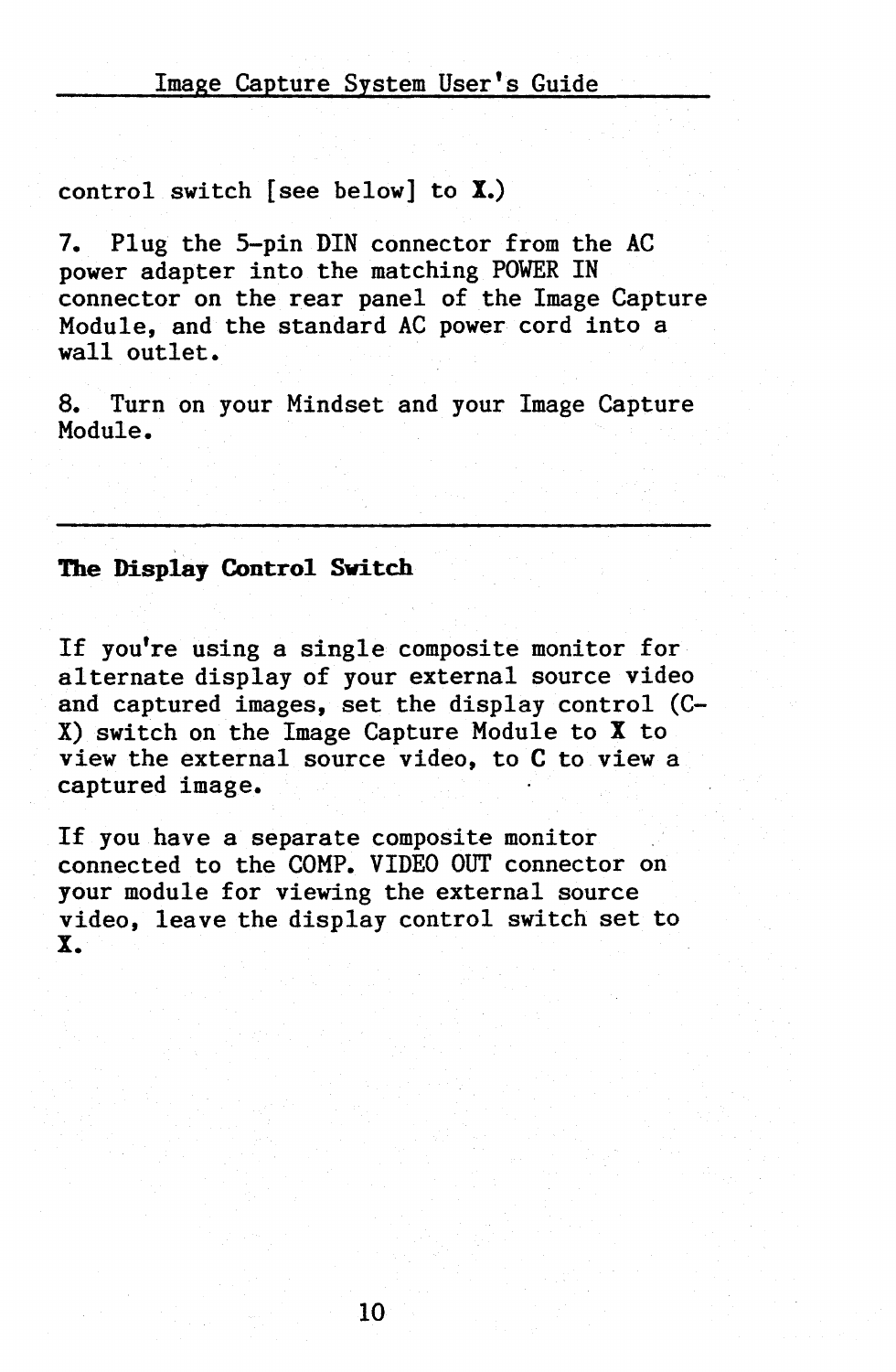#### Section 3 '

Capturing Images

# Backing Up Your Image Capture Utility Diskette

Before you start using the Image Capture Utility, it's a good idea to make a backup copy. Then you can use the copy as your working utility diskette, and keep the original in a safe place, to use in case your working copy is damaged or lost. Here's how to make a copy:

1. Load Mindset MS-DOS into your computer. Set the date and time, if necessary (or press RETURN twice).

(If you're using an earlier version of MS-DOS than 2.11, you must format your blank diskette before using the DISKCOPY command to copy the utility. For complete details on formatting and copying diskettes, see your Introductory Guide to MS-DOS and MS-DOS Reference Manual.)

2. With your MS-DOS System Diskette in drive A, and the  $A$  prompt on the screen, type DISKCOPY A: B: and press RETURN. Follow the prompts that appear on the screen for placing your original utility diskette (the "source" diskette) in rrrdrive A and a blank diskette (the "destination" diskette) in drive B.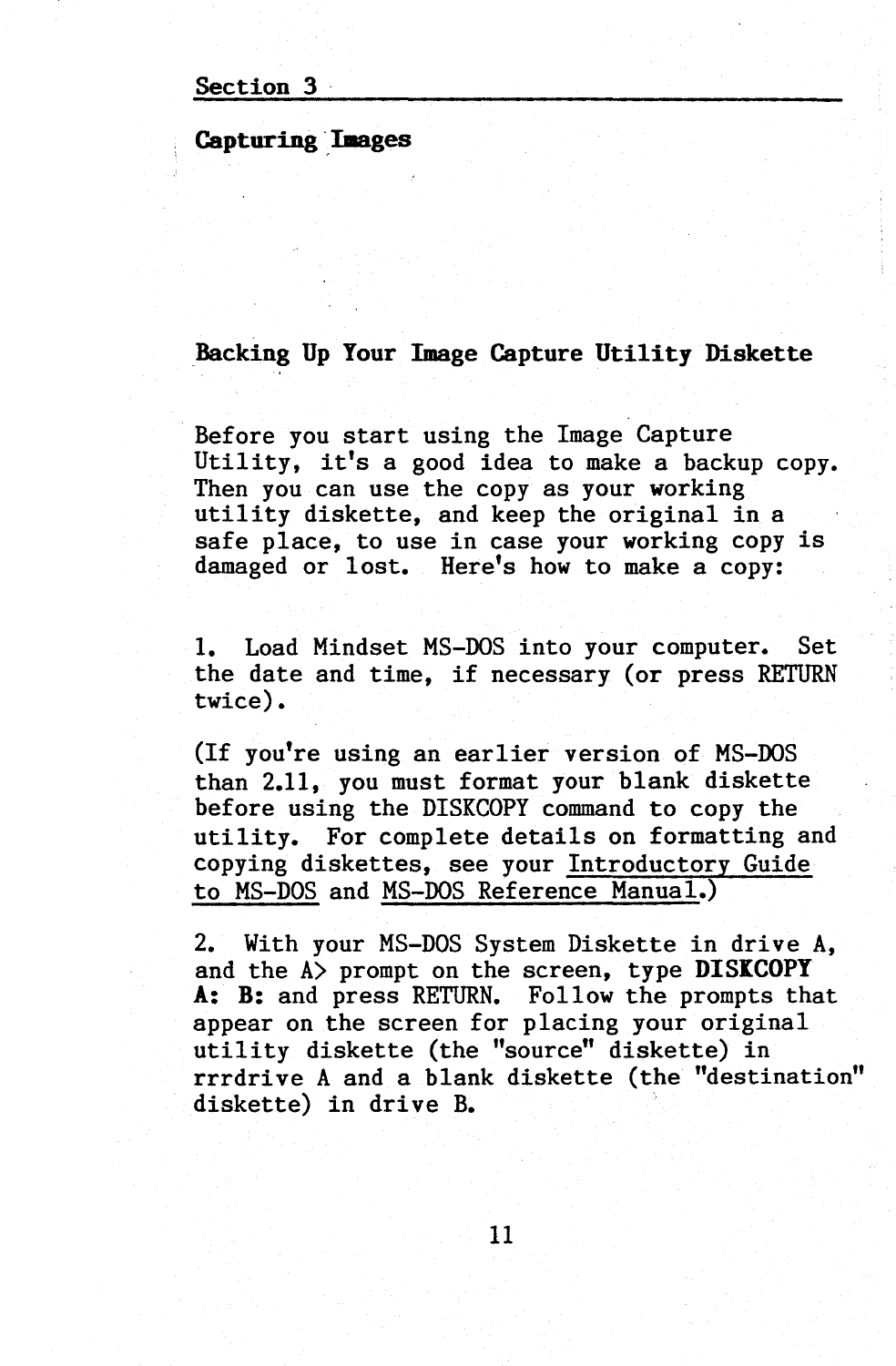When your backup copy is complete, label it. Store the original in a safe place, and use the backup as your working copy of the utility.

## Making a System Diskette From Your Image Capture Utility Diskette

Unless you're installing the utility on a hard disk (see next page),' you'll probably want to make your working copy of the utility into a system diskette. For everyday use, you'll then be able to load the utility without first having to load MS-DOS. All you need to do is copy a few DOS system files from your MS-DOS System Diskette. Here's how:

1. With MS-DOS loaded, your MS-DOS System Diskette in drive A, and the A> prompt on the screen, insert your working copy of the utility in drive B. (If you have a hard disk, boot MS-DOS from the hard disk--the C> prompt will appear.) Then type SYS B: and press RETURN.

2. When the  $A > (or C)$  prompt reappears, type COpy COMMAND.COM B: and press RETURN.

(For complete details on transferring MS-DOS system files, see your MS-DOS Reference Manual.)

Your utility diskette now contains the DOS files needed to boot your system directly--without your having to load MS-DOS first.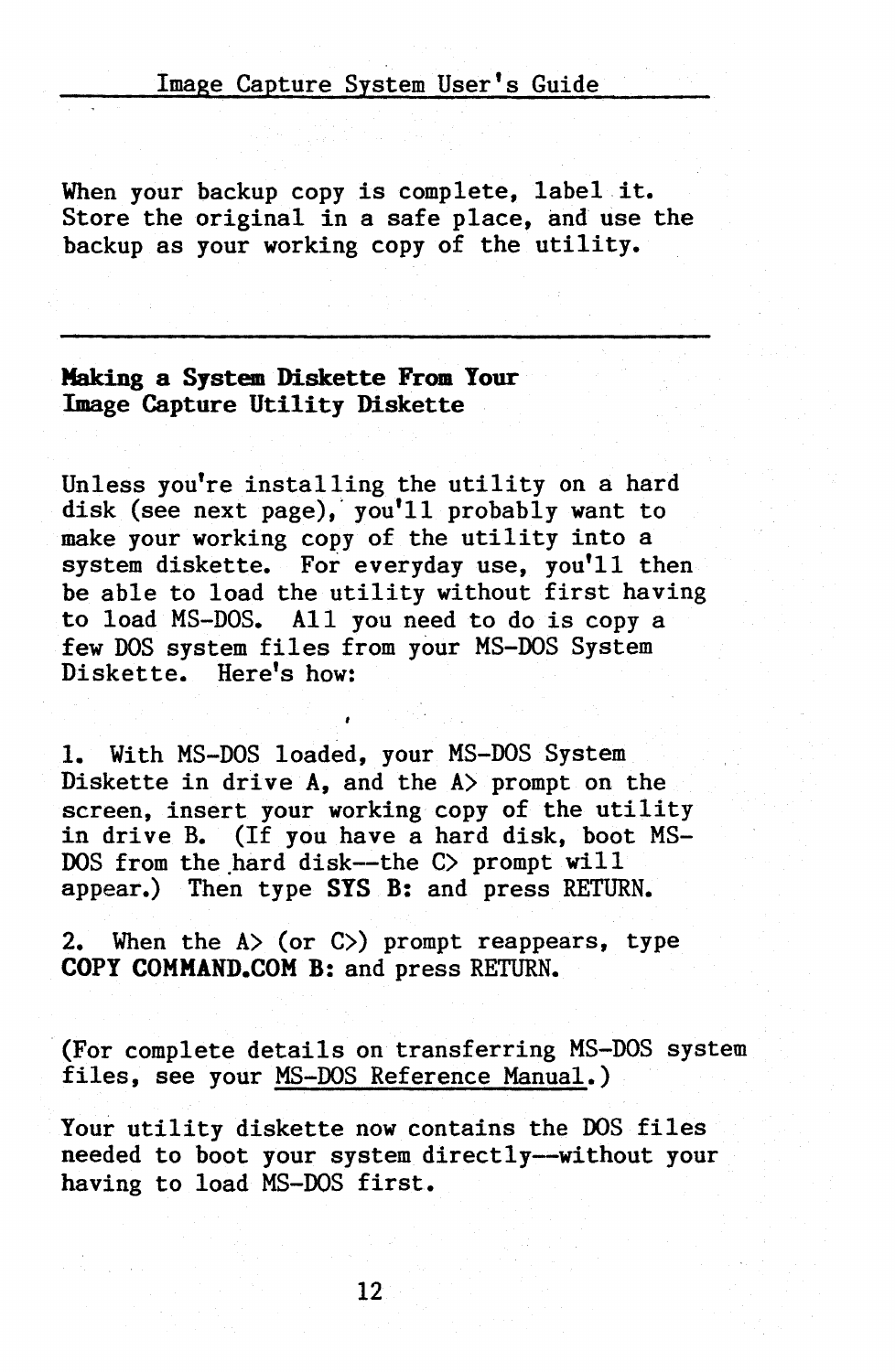Installing the Image Capture Utility on a Hard Disk '

Here's how to install the Image Capture Utility on a hard disk:

1. Boot MS-DOS from your hard disk. Set the date and time, if necessary (or simply press RETURN twice).

2. To place the utility in an existing directory-with the C prompt on your screen, type:

CD <directory name>

then press RETURN.

To make a directory for the utility, enter the following commands. Always wait for the C> prompt to reappear before typing in the next command in the sequence, and press RETURN after each entry.

> $CD \setminus$ MD <directory name> CD <directory name>

3. To copy the utility onto the hard disk, place your utility diskette in drive A and, with the C> prompt on your screen, type:

COPY  $A:*,* C:$ 

then press RETURN.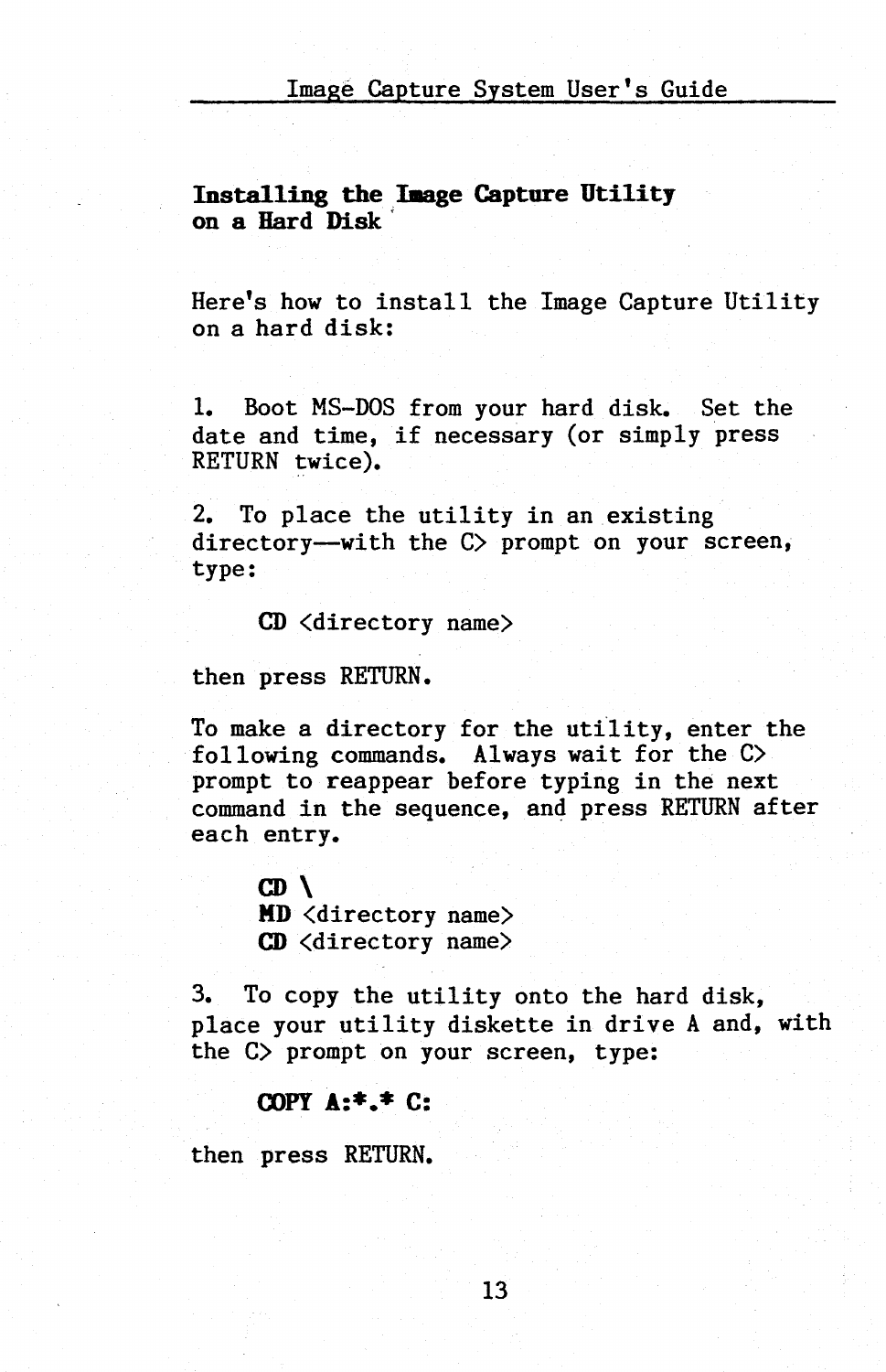#### Loading the Image Capture Utility

Here's how to load the Image Capture Utility into your computer system from a diskette:

1. If you have not made your utility diskette into a system diskette, you must first load MS~ DOS into your system. If you have made your utility diskette into a system diskette, simply place it in drive A and turn on your system (or press ALT-RESET, if your system is already on). Set the date and time, if necessary (or simply press RETURN twice).

2. With the A> prompt on the screen and your utility diskette in drive A, type CAPTURE and press RETURN. As the utility loads into your computer, a copyright screen appears, along with the prompt to press any key to continue. Press any key--the utility menu appears.

To load the Image Capture Utility into your computer system from a hard disk, first boot MS-DOS from the hard disk. Set the date and time, if necessary (or simply press RETURN twice). Change to the directory in which you placed the utility on your hard disk--with the C> prompt on your screen, type:

CD <directory name>

then press RETURN. Then, to load the program- with the C> prompt on your screen, type:

#### **CAPTURE**

then press RETURN. As the utility loads into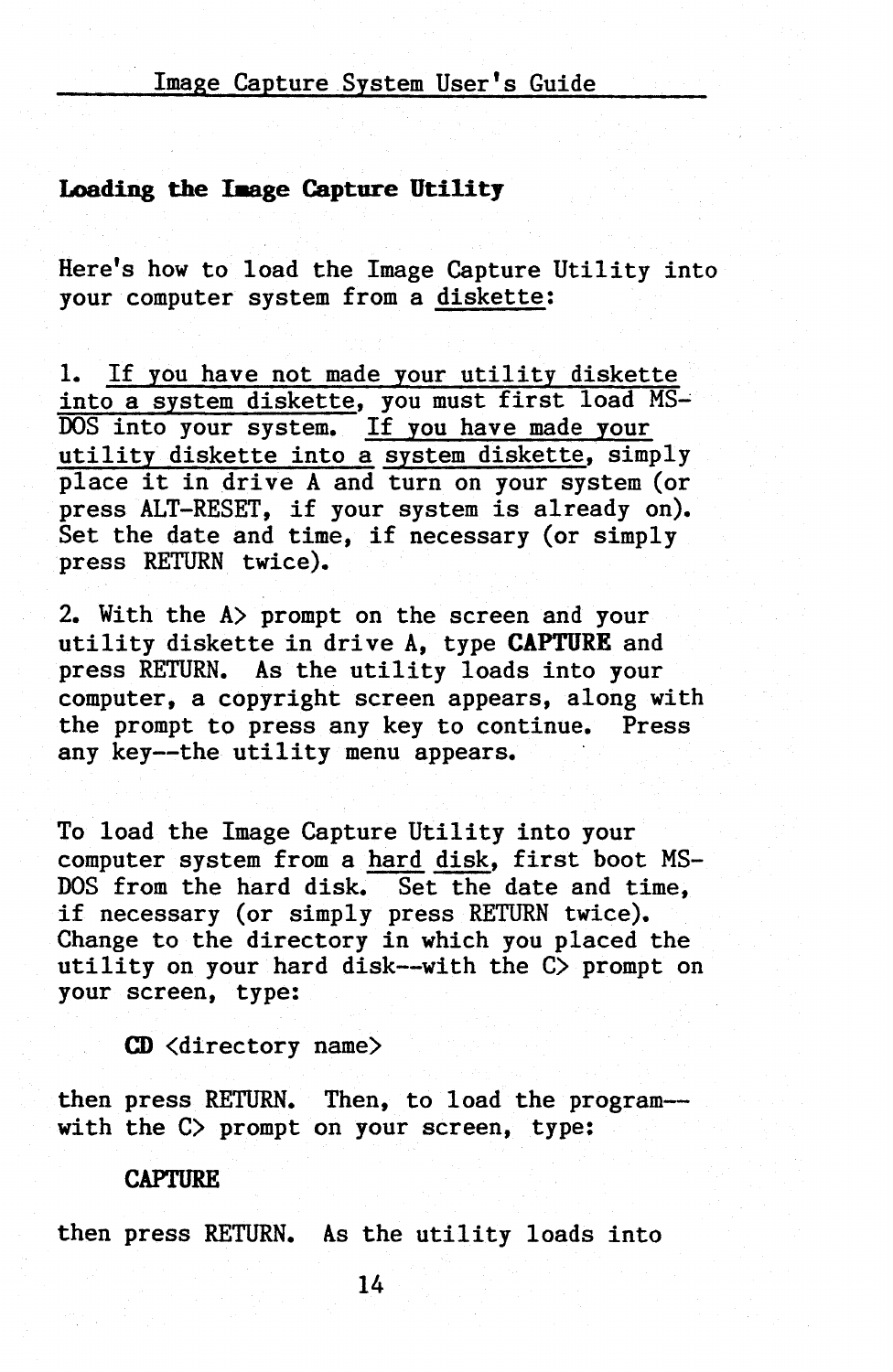your computer, a copyright screen appears, along with the prompt to press any key to continue. Press any key--the utility menu appears.

#### **The Utility Menu**

A single main menu gives you access to all the<br>functions of the Image Canture Utility. To functions of the Image Capture Utility. select any command on the main menu, first position the cursor within the box containing the command you want to execute--you may use either a Mindset Mouse or the cursor direction keys at the lower right of your keyboard to guide the cursor. Then press either button on the mouse or the RETURN key on the keyboard.

To return from any command sub-menu to the utility main menu, press the ESC key on your keyboard. To exit from the utility main menu to MS-DOS, press the ESC key on your keyboard.

Following are instructions for using each command. It's recommended that you read through them before beginning to use the utility; as you become more experienced in using your Image Capture system, you'll develop familiar sequences of commands.

### **CAPTURE**

Use this command to capture and display an image from your external video source. When you press RETURN on your keyboard (having first positioned the cursor in the CAPTURE box), the current image from your video source is instantly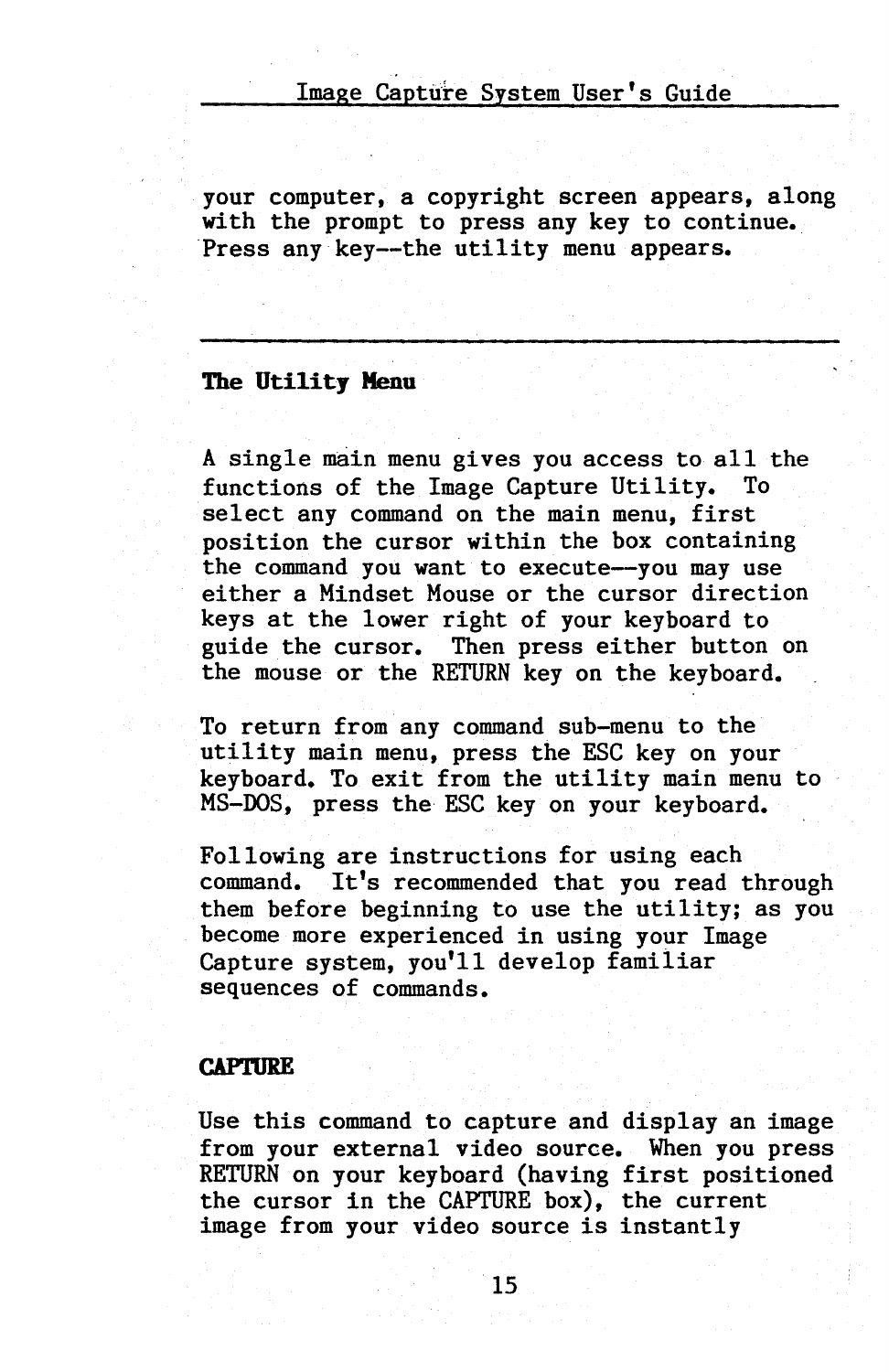captured in the Image Capture Module's memory buffer, transferred to the capture buffer in the Mindset system memory, mapped to the Mindset display mode, and displayed on your screen. How the image is mapped to the display mode can be controlled by the CONVERT and D MODE commands- the default display mode is POPULAR (see below).

#### **CONVERT**

This command converts the image stored in your system's capture buffer to a display format, using the color palette selected through the D MODE command, and displays it on your monitor. When you execute CONVERT, each of the possible 4096 colors is mapped to one of the 16 colors of the palette chosen through D MODE, and the captured image is displayed accordingly.

## VIEW

While the utility menu is onscreen, the colors of a captured image may be distorted. When you execute this command, the utility menu is removed from the screen to give you an unobstructed and undistorted view of a captured image. You may bring back the menu display by pressing either of the mouse buttons or any key on the keyboard; you can also toggle the menu on and off by pressing the space bar on the keyboard.

# D MODE (Display MODE)

You use this command to select one of two modes for mapping the colors of a captured image for conversion from the capture buffer to display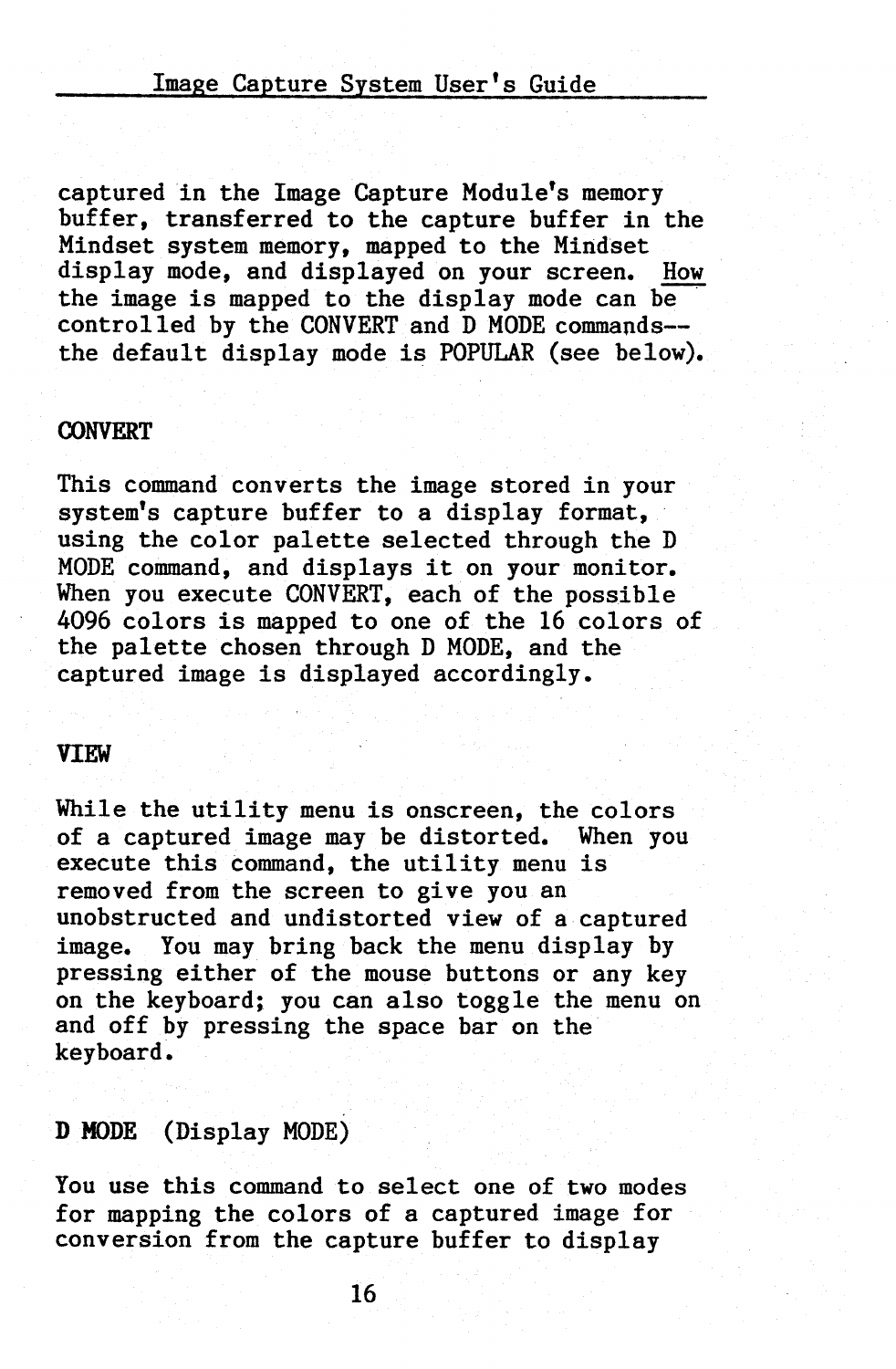(the mapping is executed prior to display when you execute the CONVERT command, described above). If you select the POPULAR mode, the system selects a  $16$ -color palette based on the  $16$  colors most used in the captured image. If 16 colors most used in the captured image. you select the FIXED mode, the system maps your image according to the current color palette. In turn, the current palette may have been selected from the previous image using the POPULAR mode, or may be a palette that you've loaded from diskette using the LOAD P command, described below. (POPULAR is the default mode.)

## **TV/MON**

Use this command to toggle between the TV display mode (for television sets, composite monitors, and analog RGB monitors) and the monitor display mode (for TTL RGB monitors).

# SAVE D (SAVE Display)

Use this command when you want to store the currently displayed image as a diskette (or hard disk) file. When you select SAVE D, the utility prompts you to specify the kind of file you want to create. Depending on the graphics software you want to use later to edit or enhance them, you may store images as Lumena, Designer, or MGI files--see the user's guide for the graphics software you want to use for details on filenaming conventions. If you give no extension when typing in the filename, the utility supplies the .PIX extension for Lumena files and the .PIC extension for Designer files. Press RETURN when you have typed in the filename.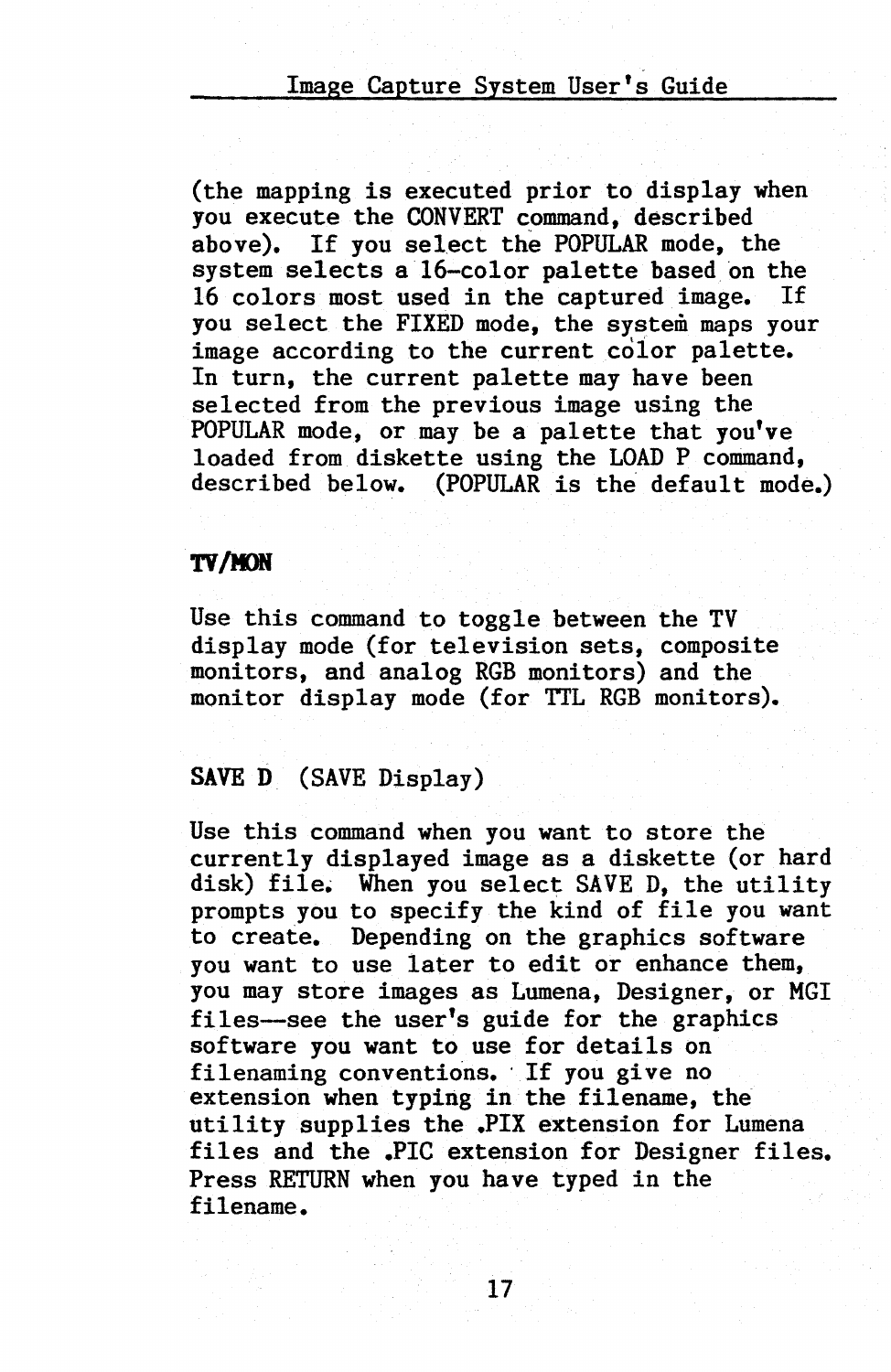## SAVE F (SAVE File)

Use this command to save captured images in the capture buffer. In their  $\overline{''}$ raw" form, images in the capture buffer may be composed of up to 4096 colors. Though the Mindset display modes cannot handle that many colors, you may wish to store images in their original form for output on high-resolution printing and other devices. See "Some Technical Information" (next page) for details on how captured images are formatted; and see SAVE D, above, for details on storing images for later editing or enhancement with Lumena, Designer, or MGI.

# LOAD F (LOAD File)

This command loads a file stored using SAVE F . (described above) into the capture buffer. You. may then map the colors of the image and display it using CONVERT and VIEW (also described above).

## SAVE P (SAVE Palette)

Use this command to save the current color palette (selected through the D MODE command,<br>described above) as a Lumena color map. If you described above) as a Lumena color map. specify no extension when naming the file for storing the palette, the system supplies the standard Lumena .MAP extension. See your Lumena User's Manual for details on palettes and color mapping.

# LOAD P (LOAD Palette)

This command loads a color palette stored with the SAVE P command (described above) into the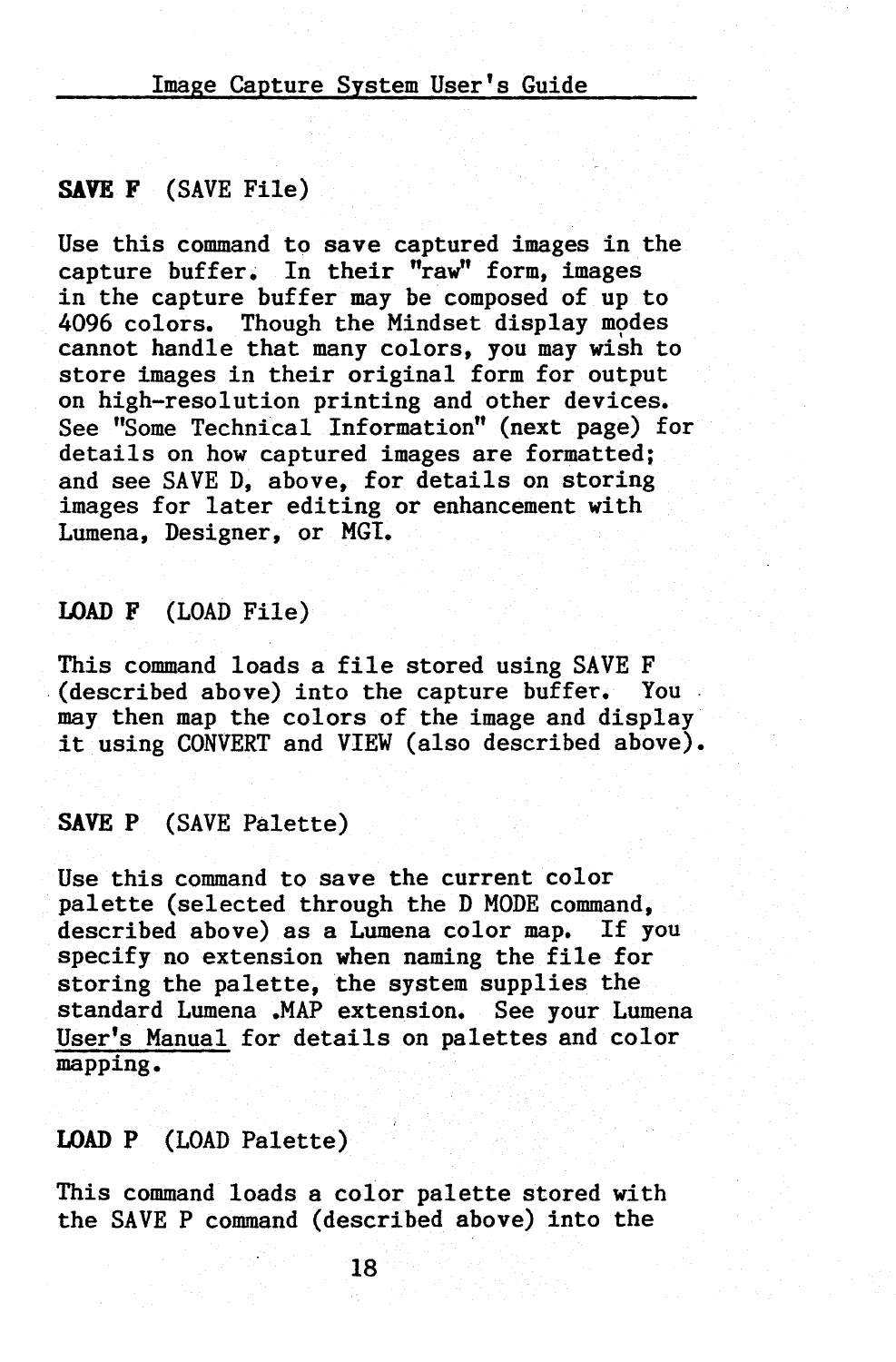Image Capture system; you must specify the filename of the palette file.

## Some Technical Information

The Image Capture Utility uses two basic data formats. The first is that of an image captured from an external video source, referred to in this guide as the contents of the capture buffer. This format consists of one data word for each of the 64,000 pixels captured (in 320 by 200 resolution) by the Image Capture Module. Each word consists of the following three fields:

| bits $0 - 3$  |  | red   |
|---------------|--|-------|
| bits $4 - 7$  |  | green |
| bits $8 - 11$ |  | blue  |

(The remaining bits  $12 - 15$  are all  $0.$ )

The second format is that of data actually displayed, which is stored in a 32,OOO-byte physical frame buffer referred to in this guide as the display buffer. Each byte in this format consists of two 4-bit nibbles, each representing a single pixel in the displayed image. Each 4 bit value serves as an index to the system color palette, determining the color representation for each pixel in the displayed image.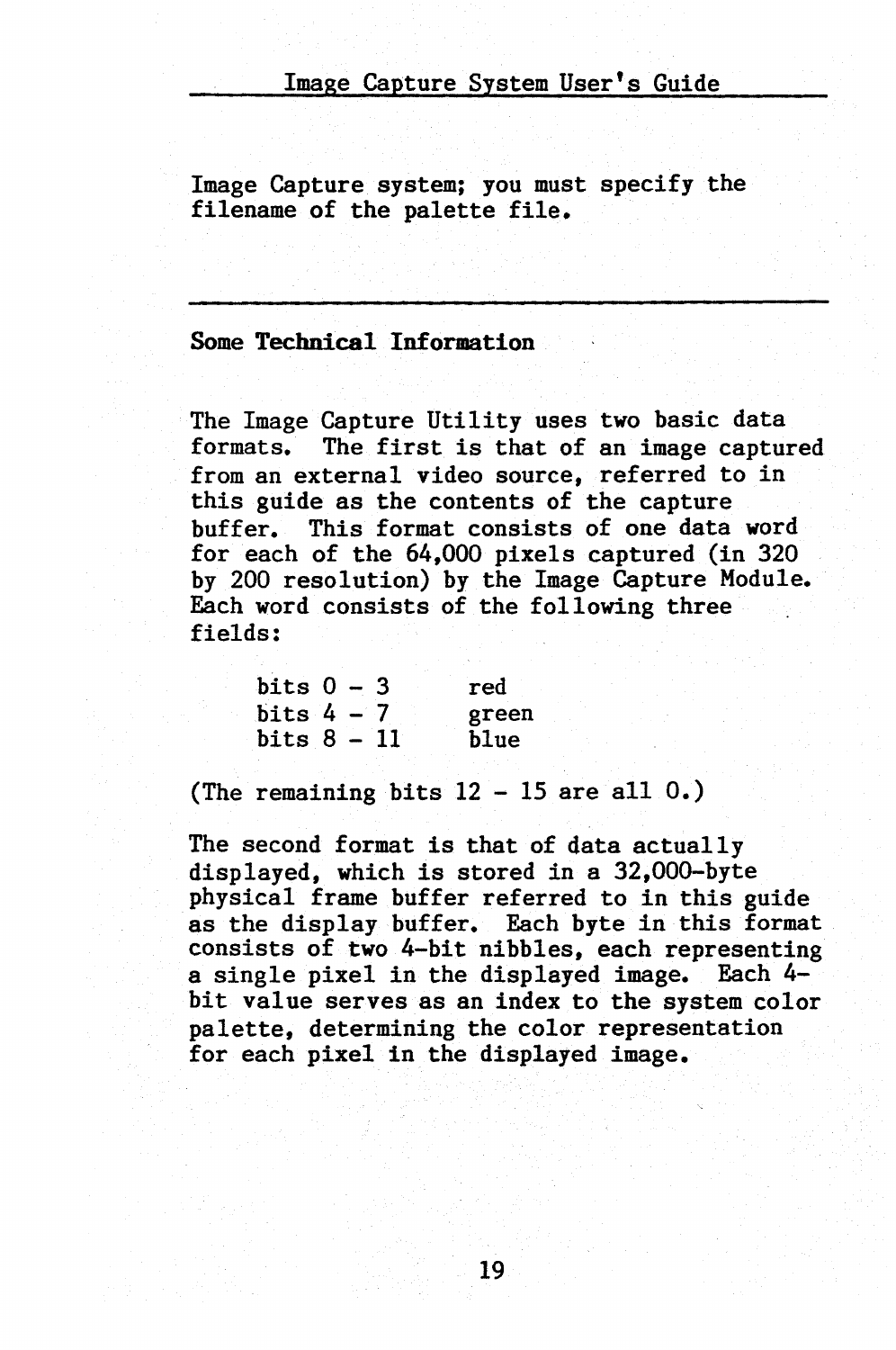# Error Messages

Listed here are the two error messages you may get when using the Image Capture Utility, with suggestions for correcting each problem. Any other error messages that appear are systemrelated--see your MS-DOS Reference Manual.

# No Video Input

A timeout has occured while the system was attempting to capture an image. Check all the connections in your system, and make sure that your external video source is operating properly.

## File I/O

An error has occured while the system was trying to store or retrieve a diskette (or hard disk) file. Check the filename you specified; if you're trying to save a file, there may be insufficient space to accommodate the file on -your diskette.